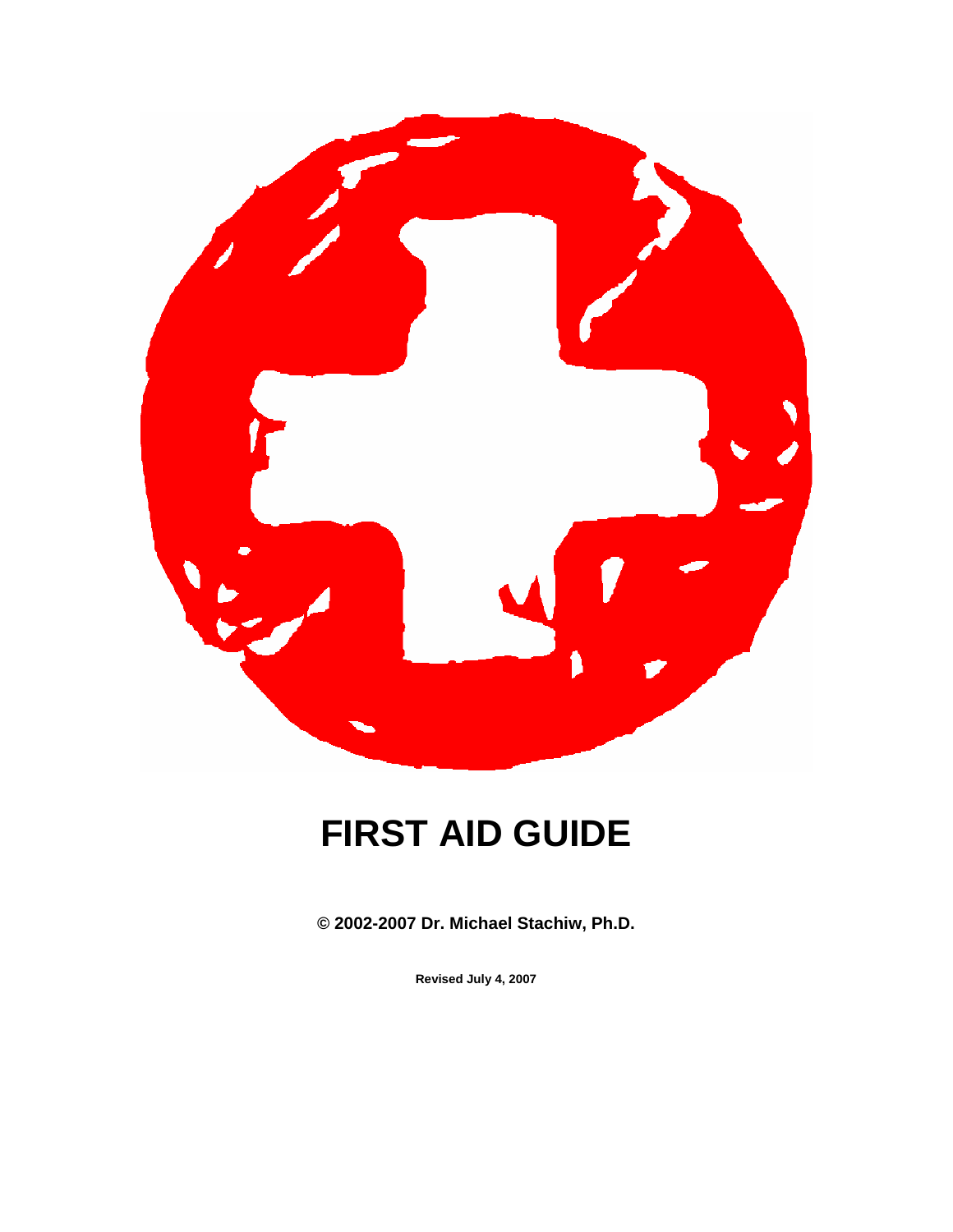This first aid guide is provided as a set of general instructions in using the materials included in the average first aid kit. It should be noted that this guide is also for the treatment of minor injuries, and that these general instructions are consistent with current standard first aid practices. Some portions of this guide are focused towards outdoor enthusiasts, which Dr. Stachiw is a participant, and may not reflect "normal" first-aid situations. Dr. Stachiw is not responsible or liable in any way for the use of this guide, or for when or how the caregiver provides first aid. Trained medical personnel should always treat serious injuries and persistent conditions as soon as possible.

This document may be copied freely as long as it is copied in its entirety and credit is given to Dr. Michael Stachiw. Single printed copies of this document can be obtained for free by contacting Dr. Michael Stachiw (stachiwma@worldnet.att.net).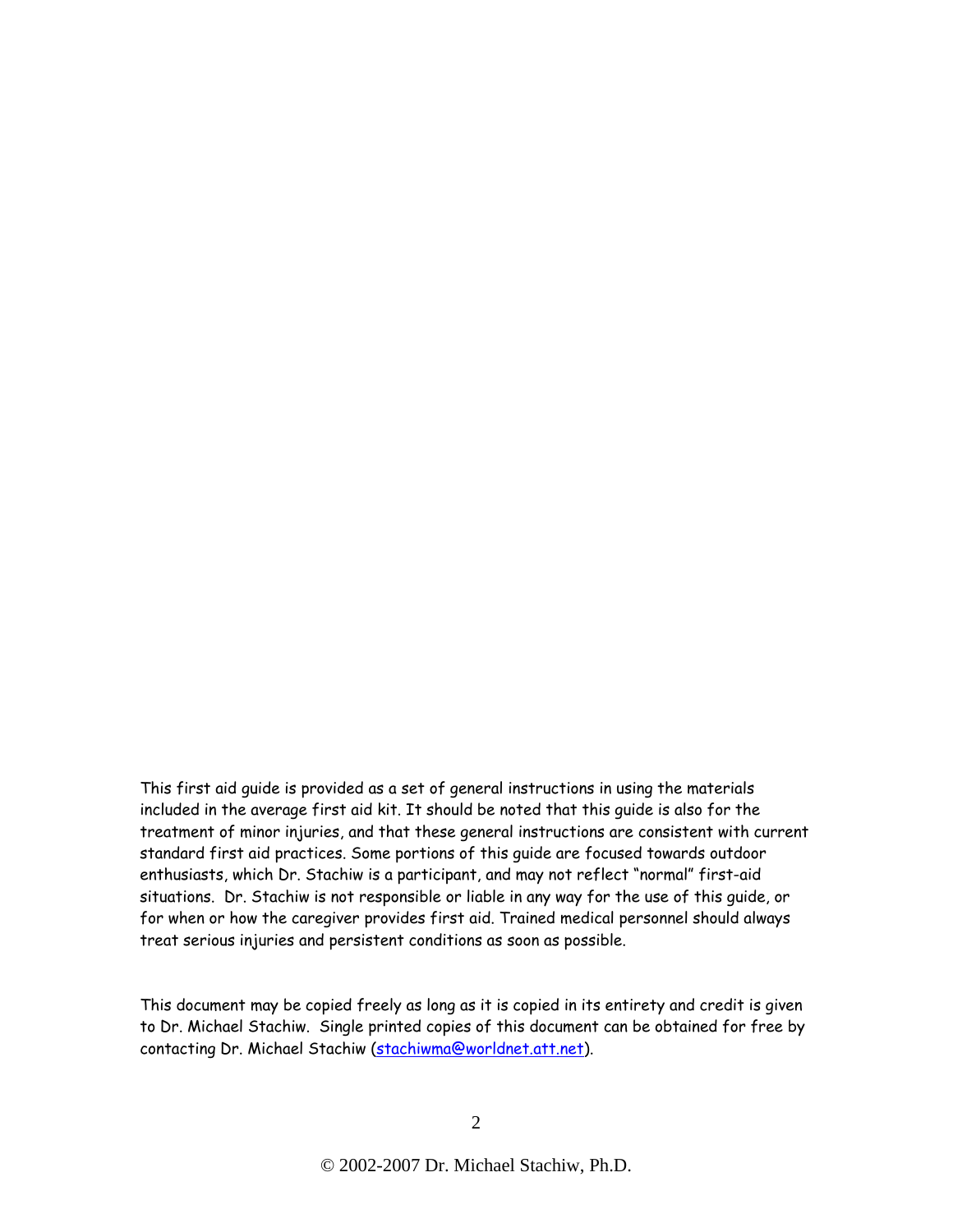

| <u>Topic</u>                     | <u>Page</u>             |
|----------------------------------|-------------------------|
| <b>General Guidelines</b>        | 4                       |
| <b>First Things First</b>        | $\overline{\mathbf{7}}$ |
| <b>Animal Bites</b>              | 9                       |
| <b>Artificial Respiration</b>    | 10                      |
| <b>Bleeding</b>                  | 12                      |
| <b>Blisters</b>                  | 14                      |
| <b>Burns</b>                     | 15                      |
| <b>Cuts and Scrapes</b>          | 17                      |
| <b>Drugs</b>                     | 19                      |
| Frostbite                        | 20                      |
| <b>Insect Bites &amp; Stings</b> | 22                      |
| <b>Bed Bug Bites</b>             | 22                      |
| <b>Bee &amp; Wasp Stings</b>     | 23                      |
| <b>Chiggers</b>                  | 24                      |
| <b>Fire-Ant Sting</b>            | 25                      |
| <b>Flea Bite</b>                 | 26                      |
| <b>Mosquito Bites</b>            | 26                      |
| <b>Scorpion Stings</b>           | 26                      |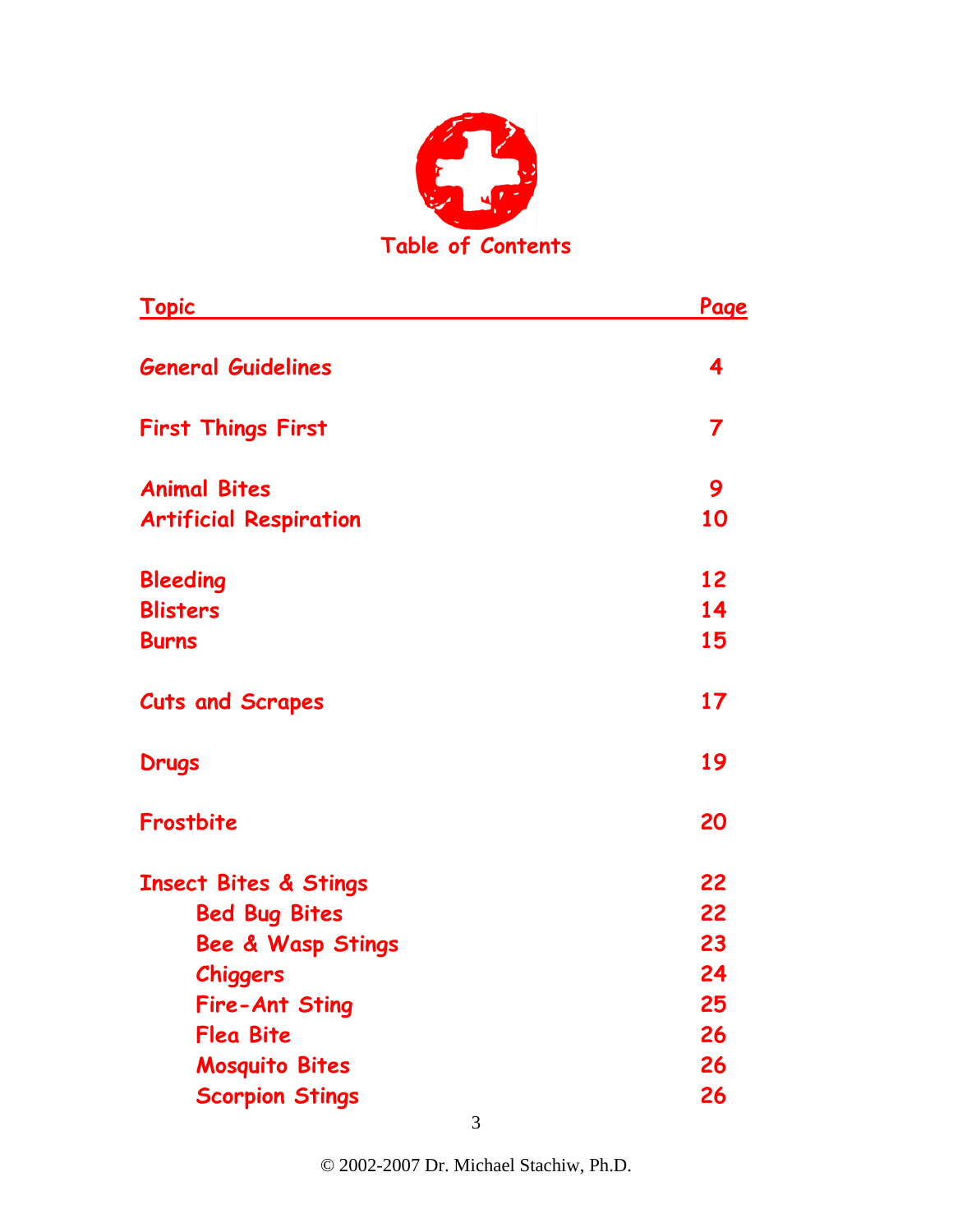| <b>Spider Bite</b><br><b>Ticks</b> | 27<br>29 |
|------------------------------------|----------|
|                                    |          |
| Poison Ivy                         | 32       |
| <b>Poison Oak</b>                  | 32       |
| <b>Poison Sumac</b>                | 32       |
| <b>Sore Throat</b>                 | 33       |
| <b>Splinters</b>                   | 33       |
| <b>Sprains</b>                     | 34       |
| <b>Stomach Pains</b>               | 34       |
| Sunburn                            | 35       |
| Toothache                          | 36       |
| <b>Emergency Telephone Numbers</b> | 37       |
| <b>First Aid Kits</b>              | 38       |
| References                         | 42       |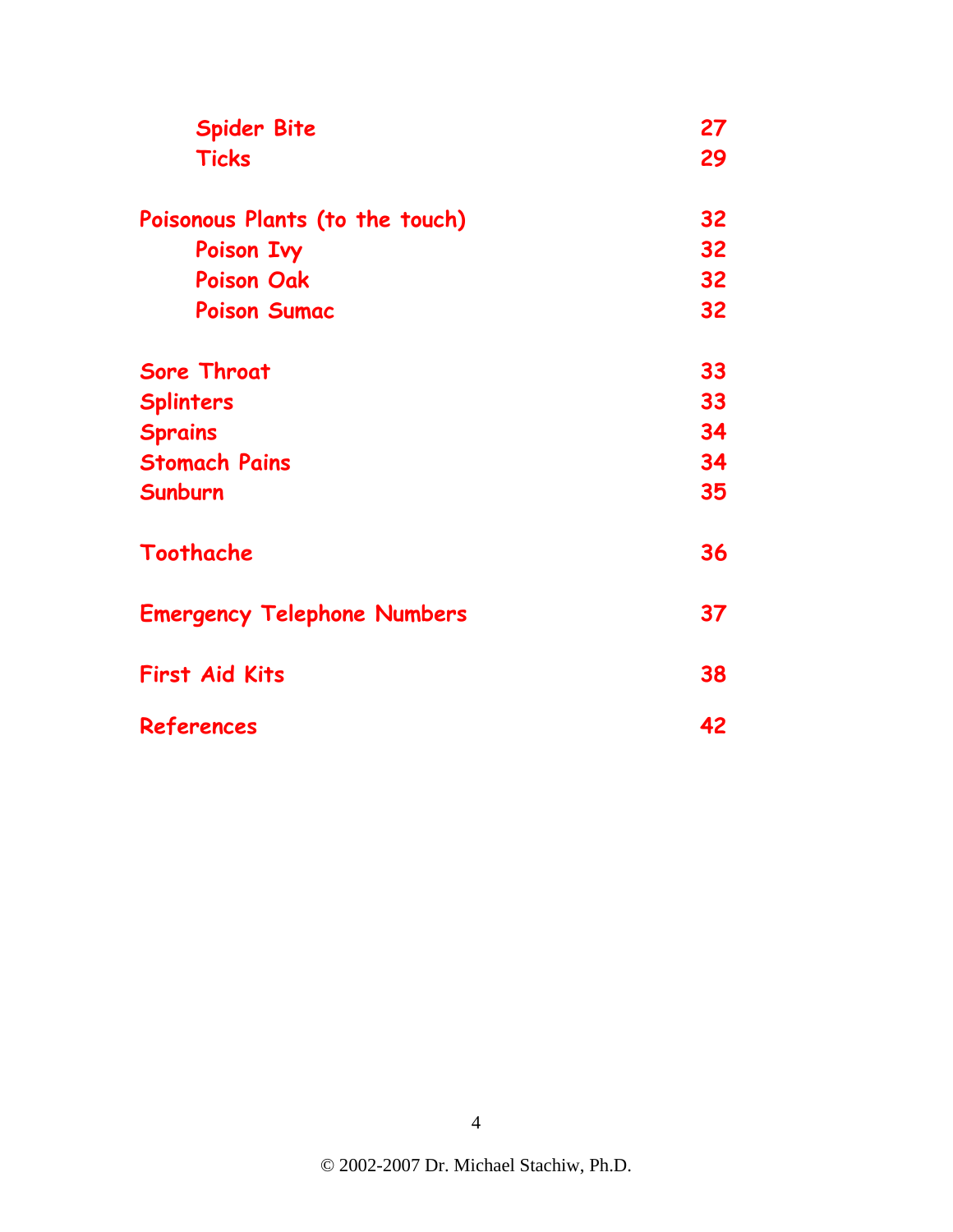

# **General Guidelines:**

- First Aid is exactly as the term implies, the first aid given for an injury. It is not intended as a long-term solution to a problem, nor does it replace treatment provided by trained medical personnel.
- Before attempting to administer First Aid, you need to perform an initial assessment which should include: Safety (yours and the victims), mechanism of the injury (how did it happen), medical information devices ("Medic Alert" tags or bracelets), number of casualties (if more than one person involved), bystanders (those that might be able to help you).<sup>1</sup>
- Always avoid contact with blood or other body fluids. Use latex gloves whenever possible.
- If administering mouth-to-mouth resuscitation, use a face shield, following instructions on the packet.
- In an emergency, you should follow these priorities:
	- o Check that you are not placing yourself in danger by providing first aid. If you become injured you will not be able to help others!
	- o Check to see if the person is conscious. If conscious and they are breathing, stay with the victim while sending somebody else to call for help.

 $\overline{a}$ 1 Standard First Aid Course: NAVEDTRA 13199.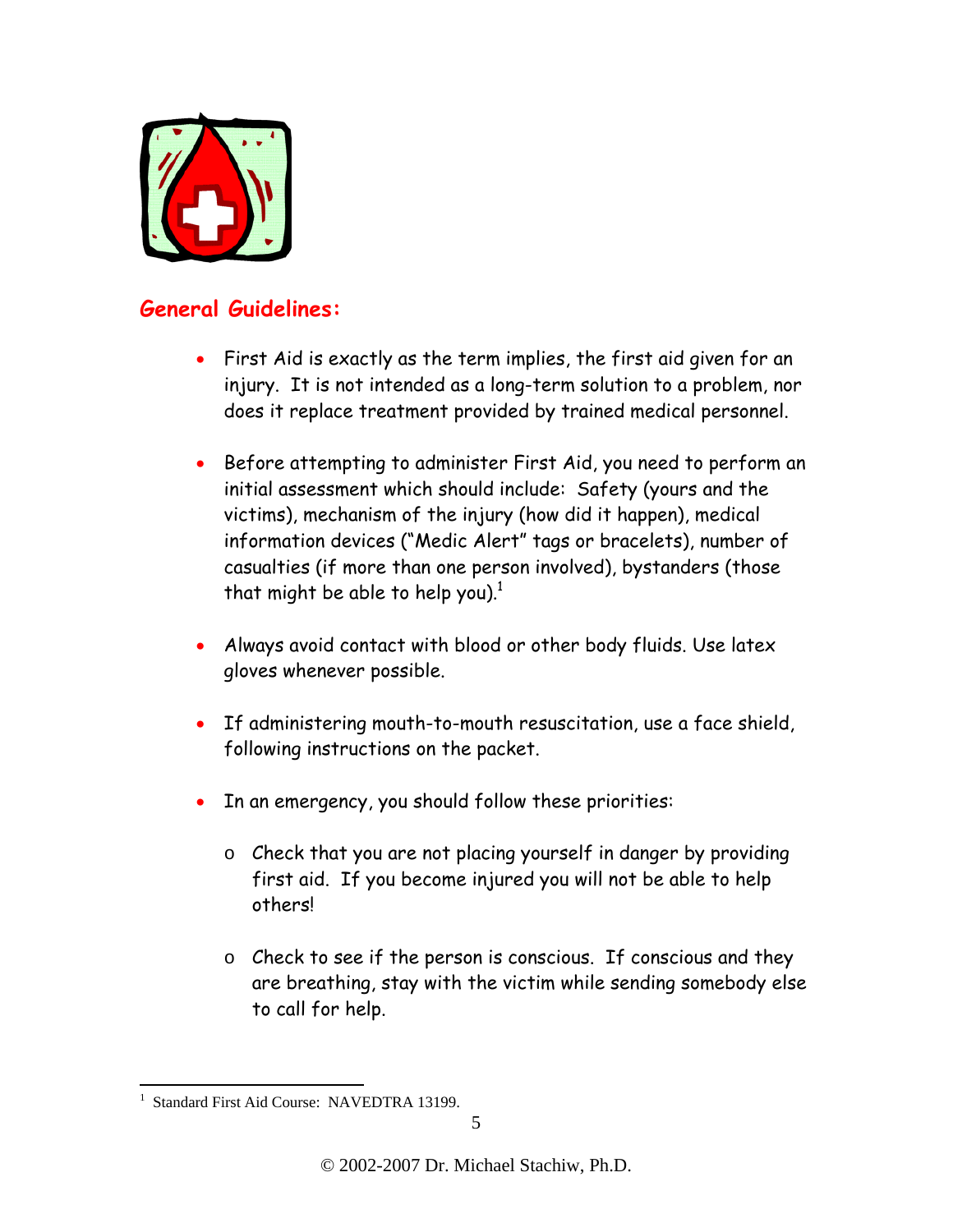- o Check to see if the person is breathing. If you are alone, call 911 first if possible before starting rescue breathing.
- o Check for a pulse. If no pulse found begin CPR if you know the technique.
- o Check for bleeding. Immediately stop bleeding by applied direct pressure before you worry about any "fancy" bandages.
- o Check for neck and spinal injuries, injuries on the head. You should never move the victim unless it's absolutely necessary.
- o If the person is unconscious do not attempt to give them fluids.
- **Do not** become involved in using treatment methods beyond your skill. Recognize the limits of your competence. Only perform First Aid procedures that are within your scope of knowledge and skills.<sup>2</sup>
- Always stay calm and **do not ever give up**. Continue to provide aid to the victim until help arrives!



 $\overline{a}$ 

<sup>&</sup>lt;sup>2</sup> First Aid Guide for School Emergencies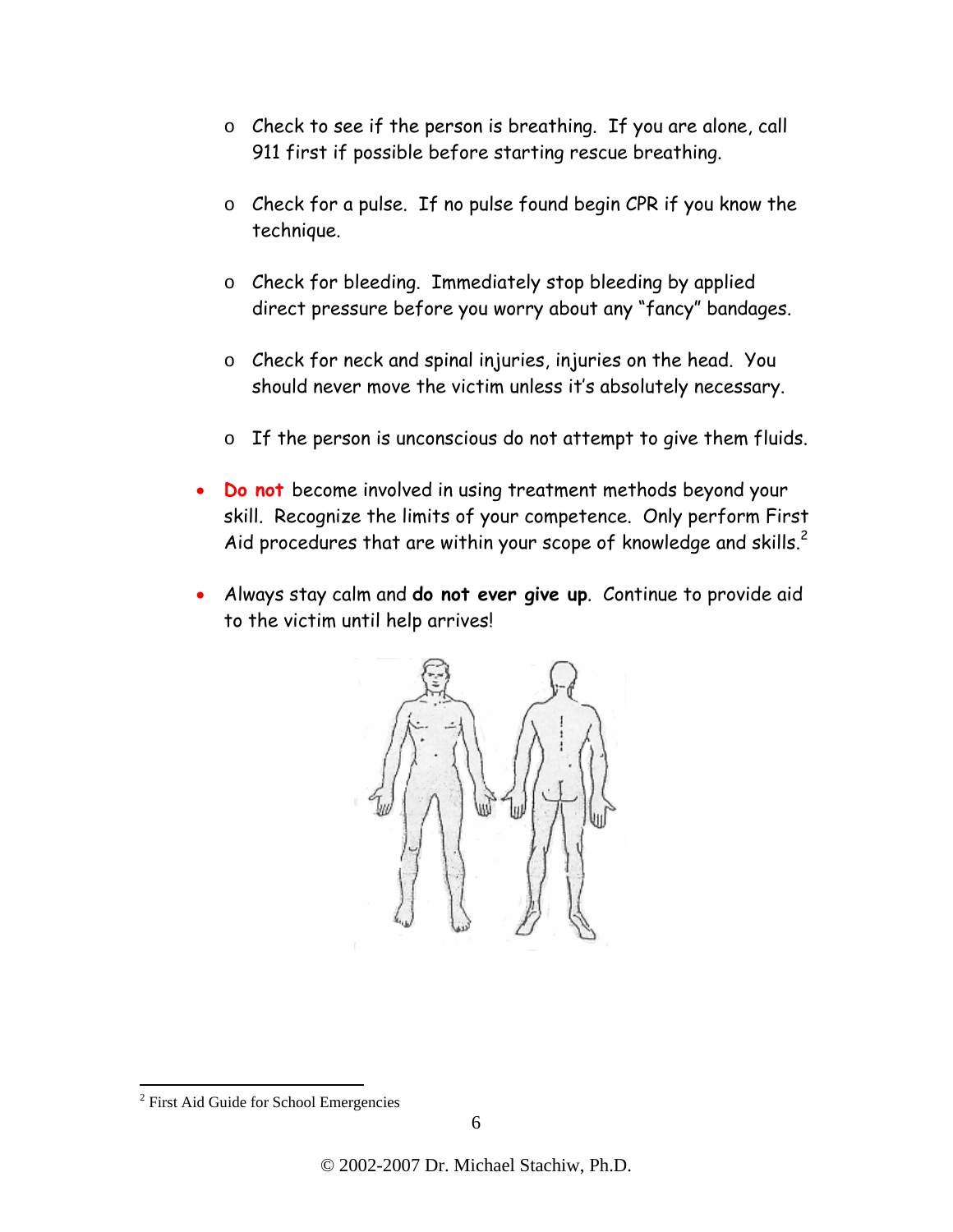# **First Things First<sup>3</sup>**

All too often we get caught up in some minor detail and miss the big picture, or to put it another way, "we miss the forest for the trees". It is important to keep in mind the following priorities when performing first aid.

Always perform first aid in the following order:

1. **Restore Breathing:** A person becomes brain dead in 6 minutes if breathing is not restored.



2. **Stop Severe Bleeding:** Without blood, oxygen can not get to the vital organs of a persons body.



3. **Treat Shock:** A victims mind and body must work together in order to be healthy. Never overlook shock situations, be they mental or physical.

<sup>1</sup> 3 USDA Handbook #227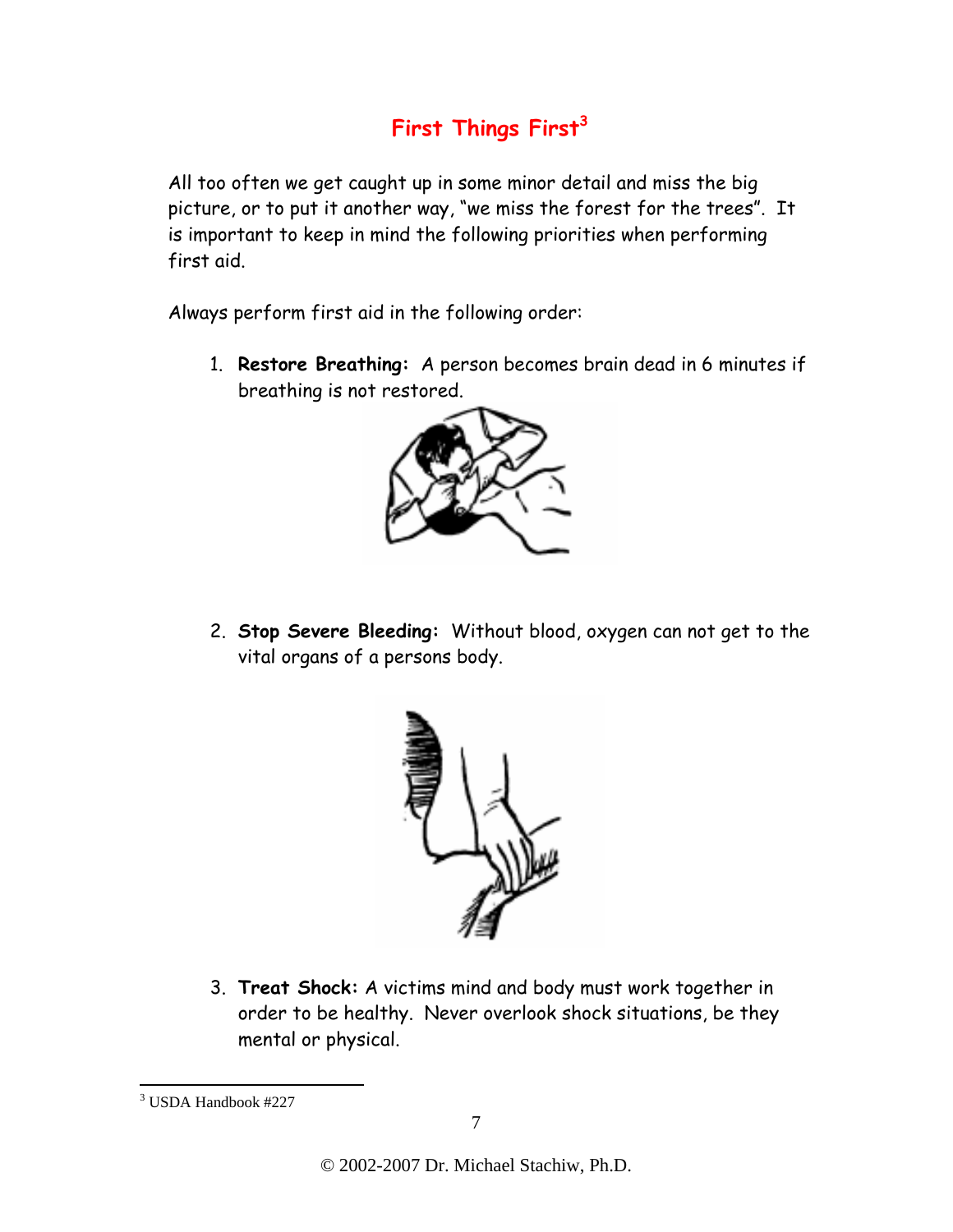4. **Call advanced medical help immediately**: Always realize that you are providing a stop-gap function to an injured person. Always obtain trained medical assistance as soon as possible. It also is good first aid practice to have even minor wounds checked when expert medical assistance is available.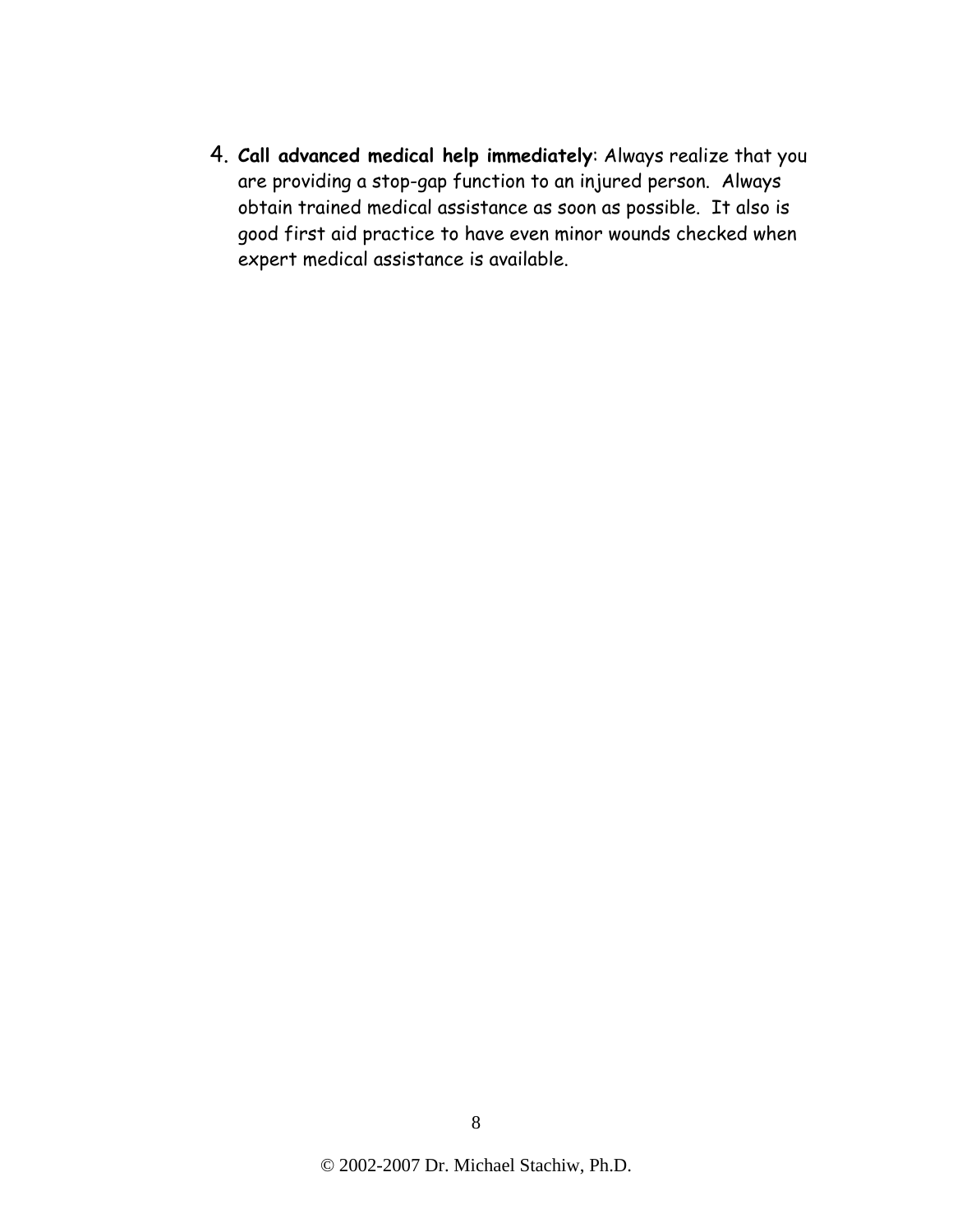# **Animal Bites**

**Bites from wildlife, cats & dogs.** 

1. Wash wound for several minutes with soap and water.



- 2. Apply antiseptic.
- 3. Apply sterile pad or bandage to protect the wound.
- 4. CALL DOCTOR AND/OR POLICE IMMEDIATELY. If bite is from an unknown dog or other animal, try to have animal caught for examination by authorities. If the animals must be killed, take precautions not to injure the brain of the animal since this is where rabies examinations are conducted. They can then determine if victim will need a series of anti-rabies injections.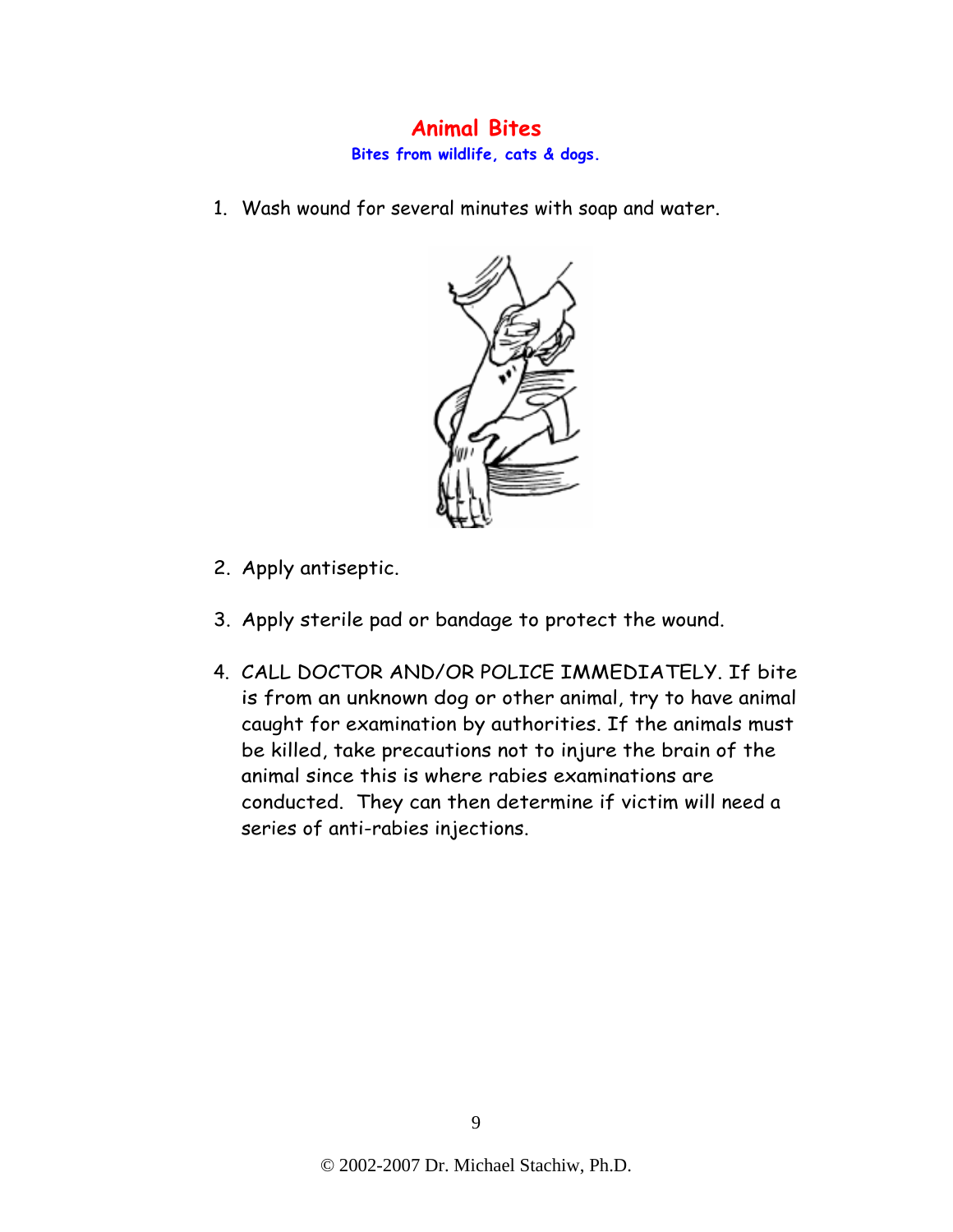# **Artificial Respiration<sup>4</sup>**

**Mouth-to-Mouth or Mouth-to-Nose Rescue Breathing** 

# • **Place casualty on back immediately**

Don't water time moving to a better place, loosening clothing, or draining water from lungs.

# • **Quickly clear mouth and throat**

Remove mucus, food and other obstructions



# • **Tilt head back as far as possible**

The head should be in a "chin-up" or "sniff" position and the neck stretched



### • **Lift lower jaw forward**

Grasp jaw by pacing thumb into corner of mouth. Do not hold or depress tongue.



• **Pinch nose shut (or seal mouth)**

 $\overline{a}$ 

<sup>&</sup>lt;sup>4</sup> From Graphic Training Aid 21-45, Headquarters, Department of the Army, October 1961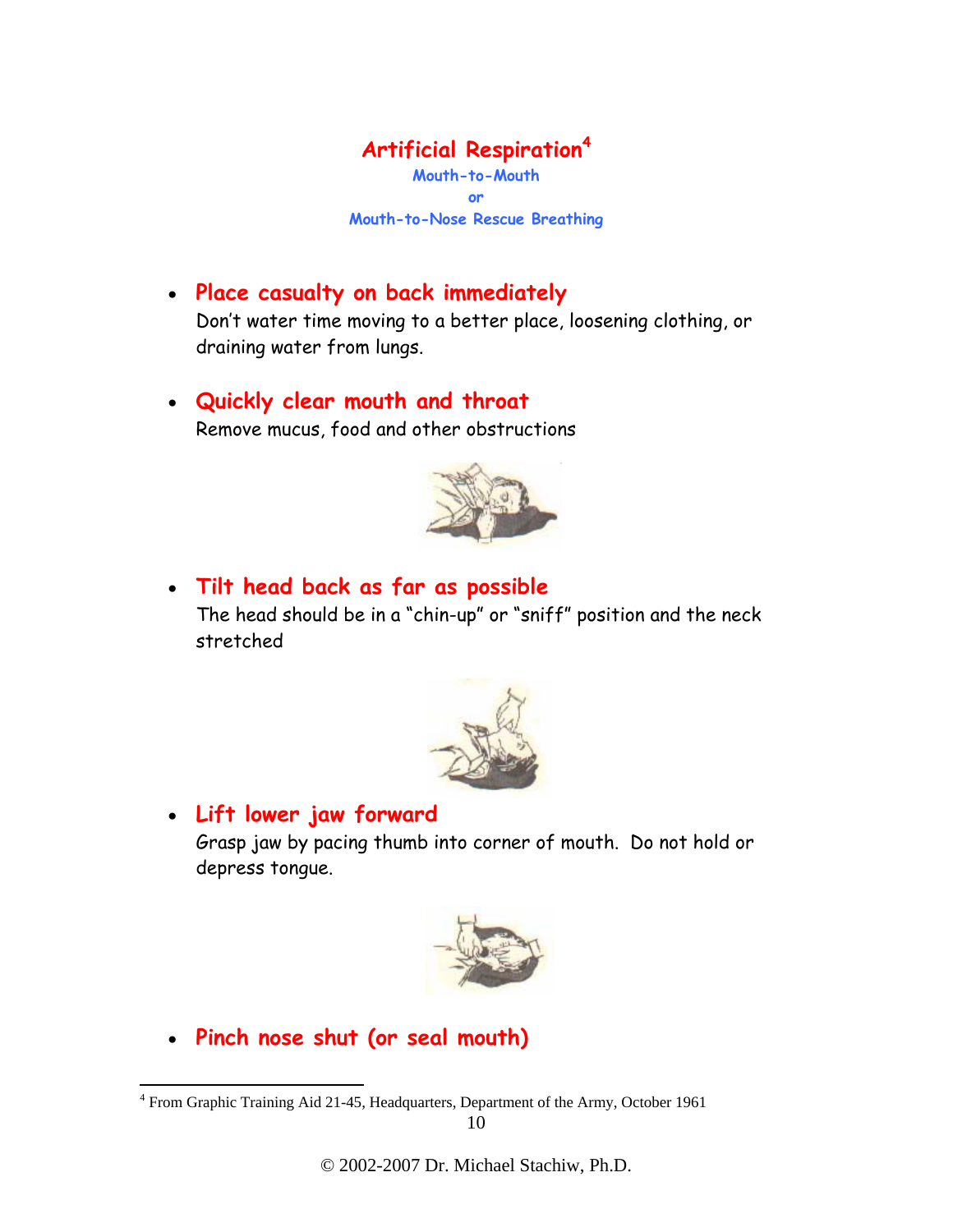#### Prevent air leakage

#### • **Open your mouth wide and blow**

Take a deep breath and blow forcefully (except for babies) into mouth or nose until you see chest rise



### • **Listen for exhalation**

Quickly remove your mouth when chest rises. Lift jaw higher if casualty makes snoring or gurgling sounds.

- **Repeat (last two steps) 12 to 20 times per minute** Continue until casualty begins to breath normally
- **For infants seal both mouth and nose with your mouth** Blow with small puffs of air from your cheeks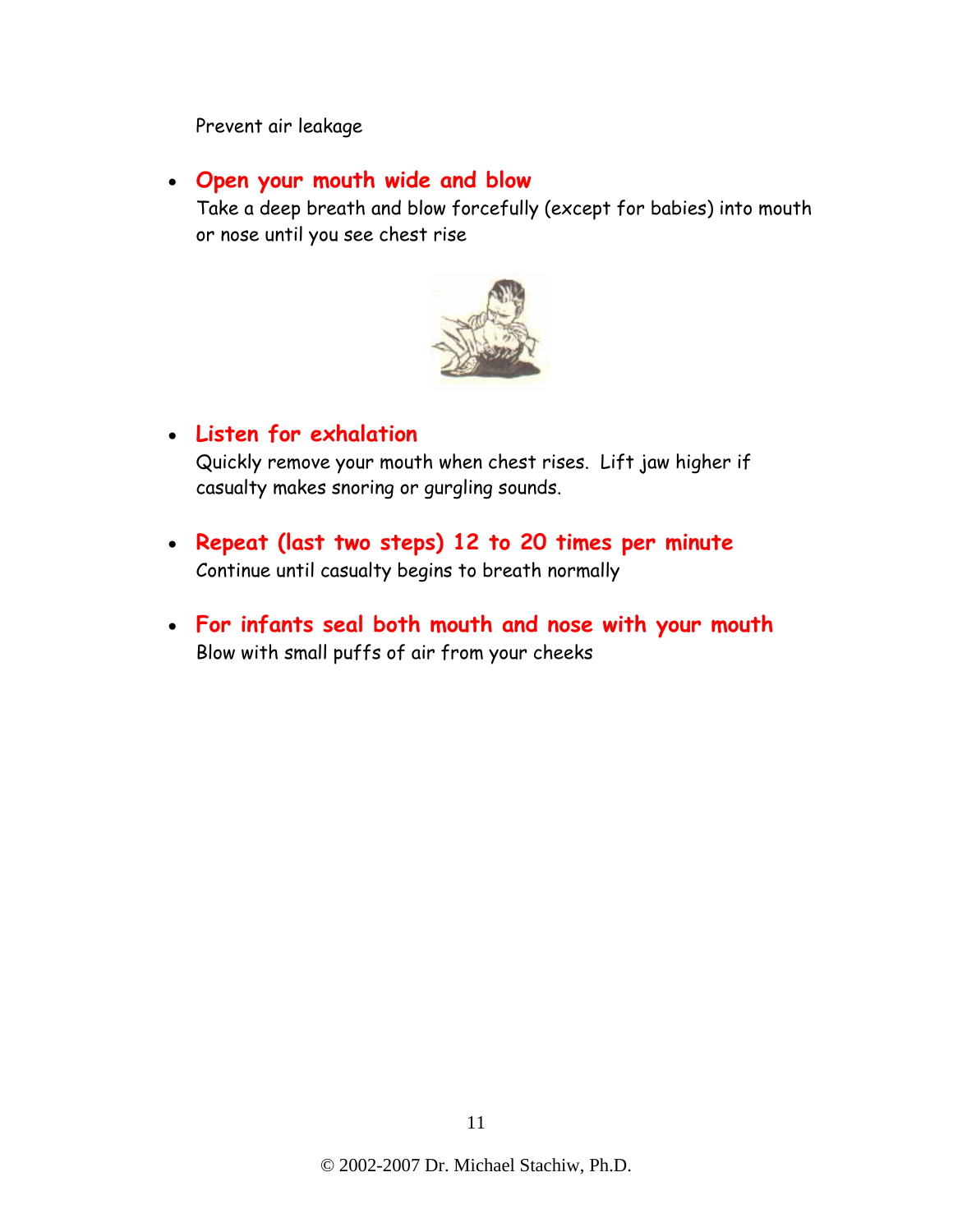# **Bleeding**

#### **Internal**

Bleeding is most likely to occur in the stomach, lungs, or bowels. Blood from the lungs is coughed up; from the stomach vomited; from the bowels it appears in the stools. With internal bleeding, signs of restlessness, weakness, pallor, thirst and a faint, rapid pulse are usually present.



In an accident where internal bleeding may have occurred, contact a doctor as soon as possible. While you wait, keep the patient quiet, comfortably warm, and lying flat. Give him nothing to drink—**not even**  water. When moving injured person to advanced medical facilities, only transport (if possible) in a laying position.

#### **External**

Place a pressure dressing (several layers of sterile gauze) over the wound. Secure it in place firmly enough to stop the bleeding or hold it in place with firm hand pressure. Whenever possible, elevate the wound.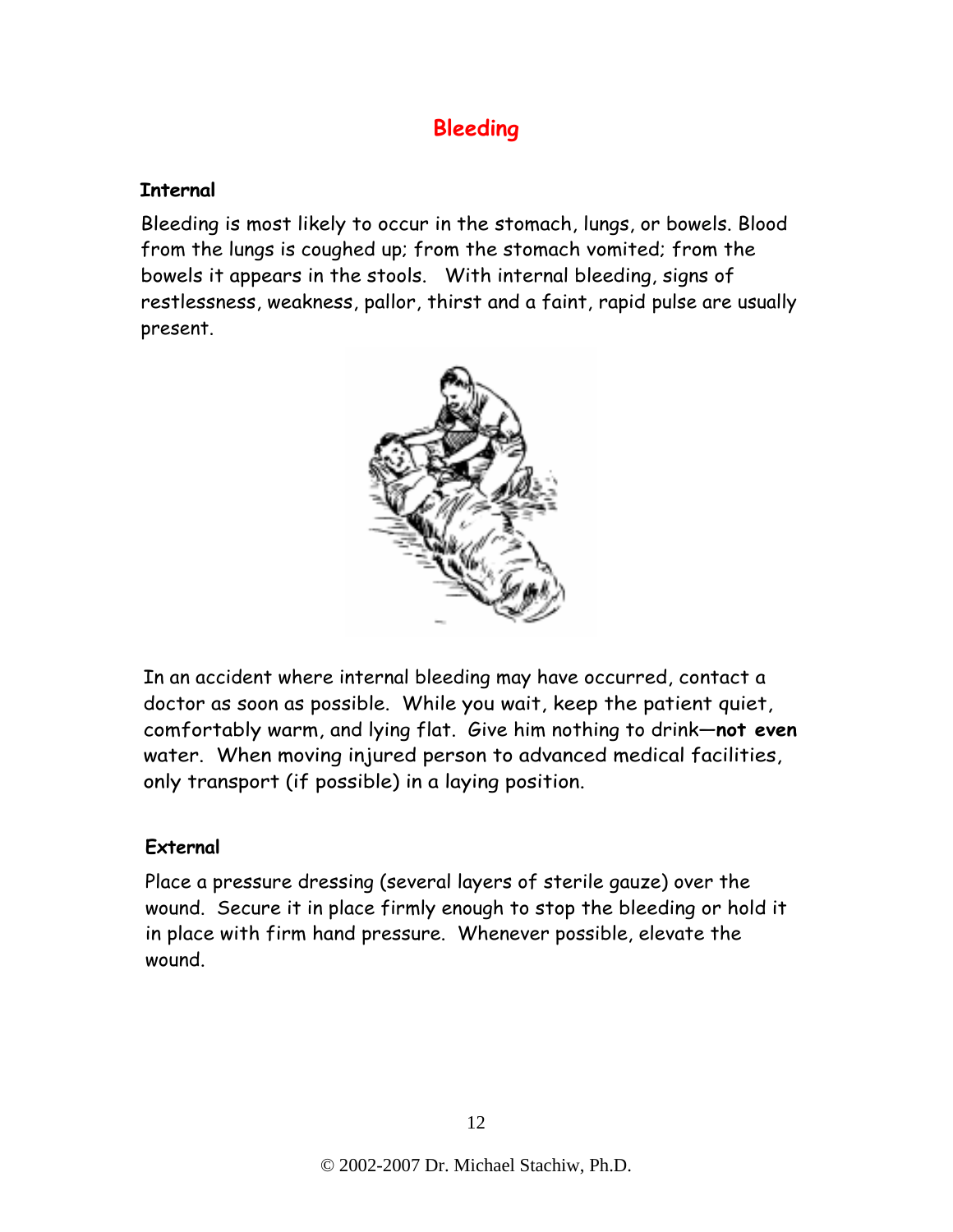

If no sterile bandages are available, use a thick pad of the cleanest cloth on hand. Sheets, towels, handkerchiefs or other freshly laundered clothing can be used if nothing better is available. In a serious emergency, when severe bleeding is encountered, do not hesitate to apply direct pressure with your bare hand, unless better methods are available.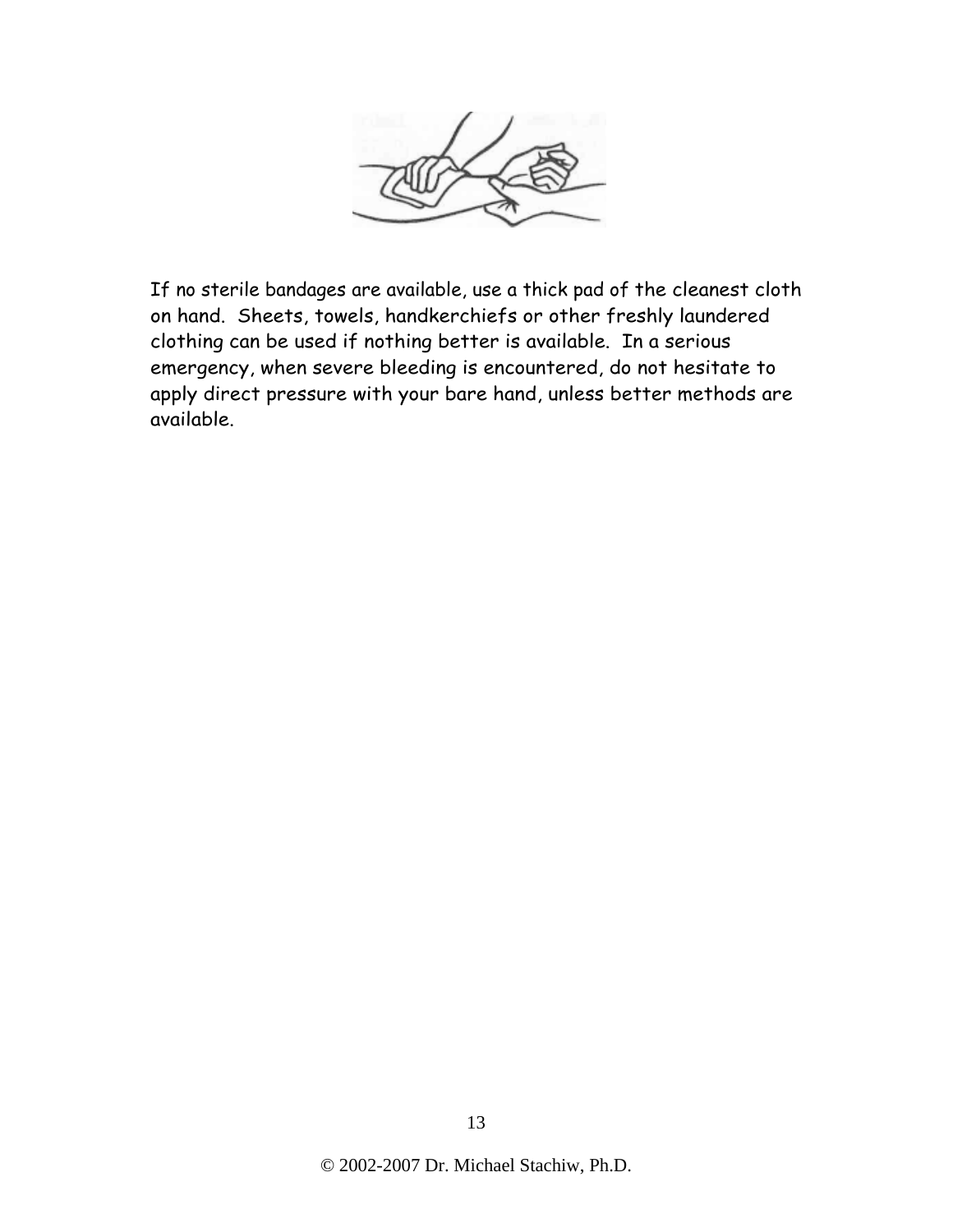

- 1. Use shears to cut a donut-shaped piece of moleskin. Be sure the hole in the middle is slightly larger than the blister.
- 2. Place over the blister.
- Note: The same technique can also be used when a "hot spot" develops to prevent the formation of a blister, or to ease pressure on corns and calluses.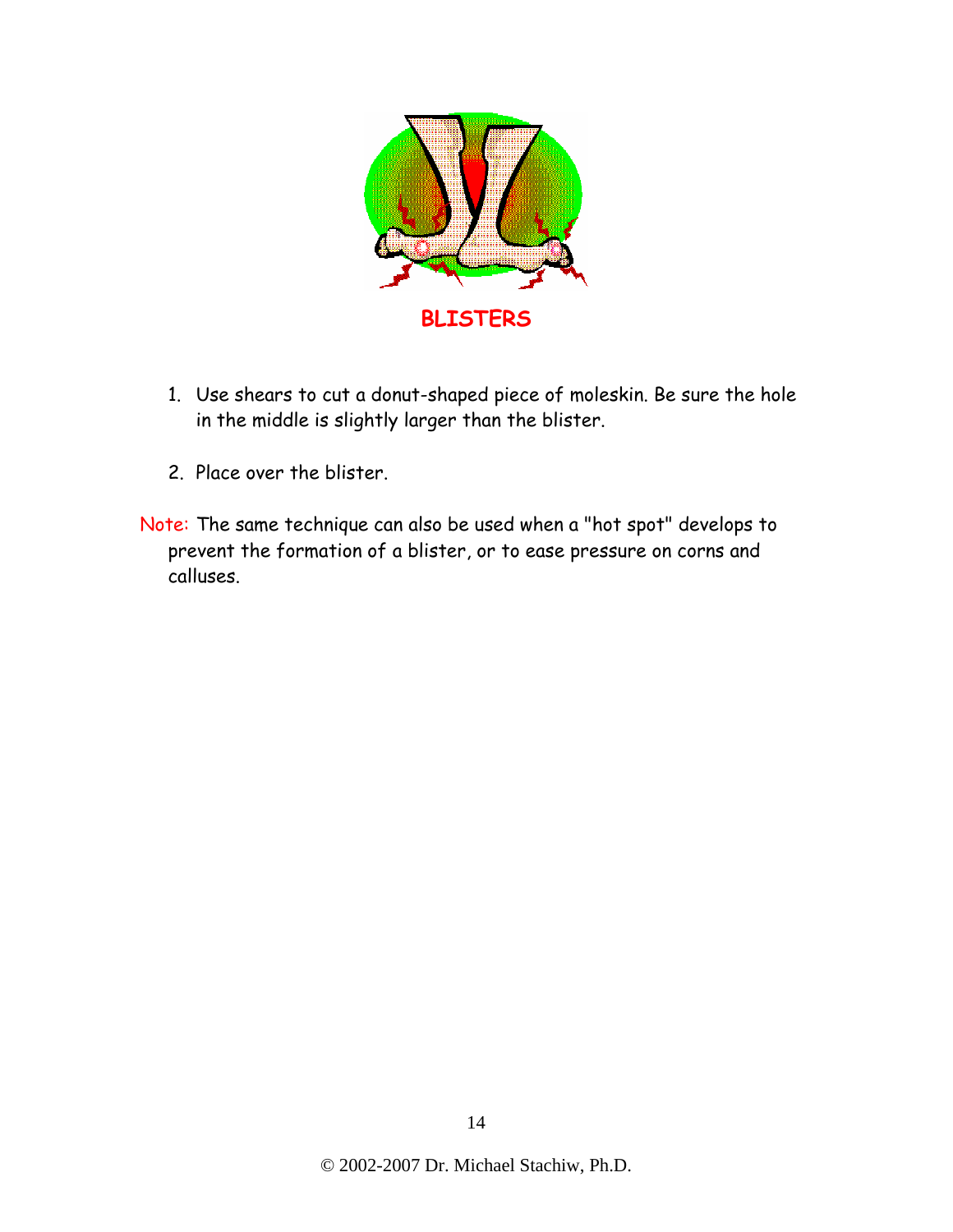# **Burns<sup>5</sup>**

Burns can be one of the most traumatic injuries to deal with. The victim can be in severe pain, there can be the smell of burnt flesh and depending on the degree of the burn, and charred clothing can be attached to the victims flesh. The first step in dealing with burns is to determine the level of the burn. It should be realized that First and second degree burns can be caused by prolonged exposure to intense sunlight.

#### **Classification of burn:**

- **First Degree skin is reddened**
- **Second Degree skin is blistered**
- Third Degree skin cooked or charred, the burn may extend into the underlying tissue. In sever cases skin or appendages may be burned off.

### **Treatment:**

- **First degree and second degree burns, only covering up to about 1% (like the size of a hand) body surface:** 
	- 1. Wash/soak burned portions in cold water
	- 2. Wash burned are in soapy water
	- 3. Place sterile gauze over burned area
	- 4. Bandage burned area snugly
- **Large burns of any degree** 
	- 1. If a doctor or hospital is available within 30 minutes or less:
	- **Treat victim for shock**
	- Get victim to advanced medical treatment, attempt no treatment

 $\overline{a}$ 

<sup>&</sup>lt;sup>5</sup> In part from USDA Handbook #227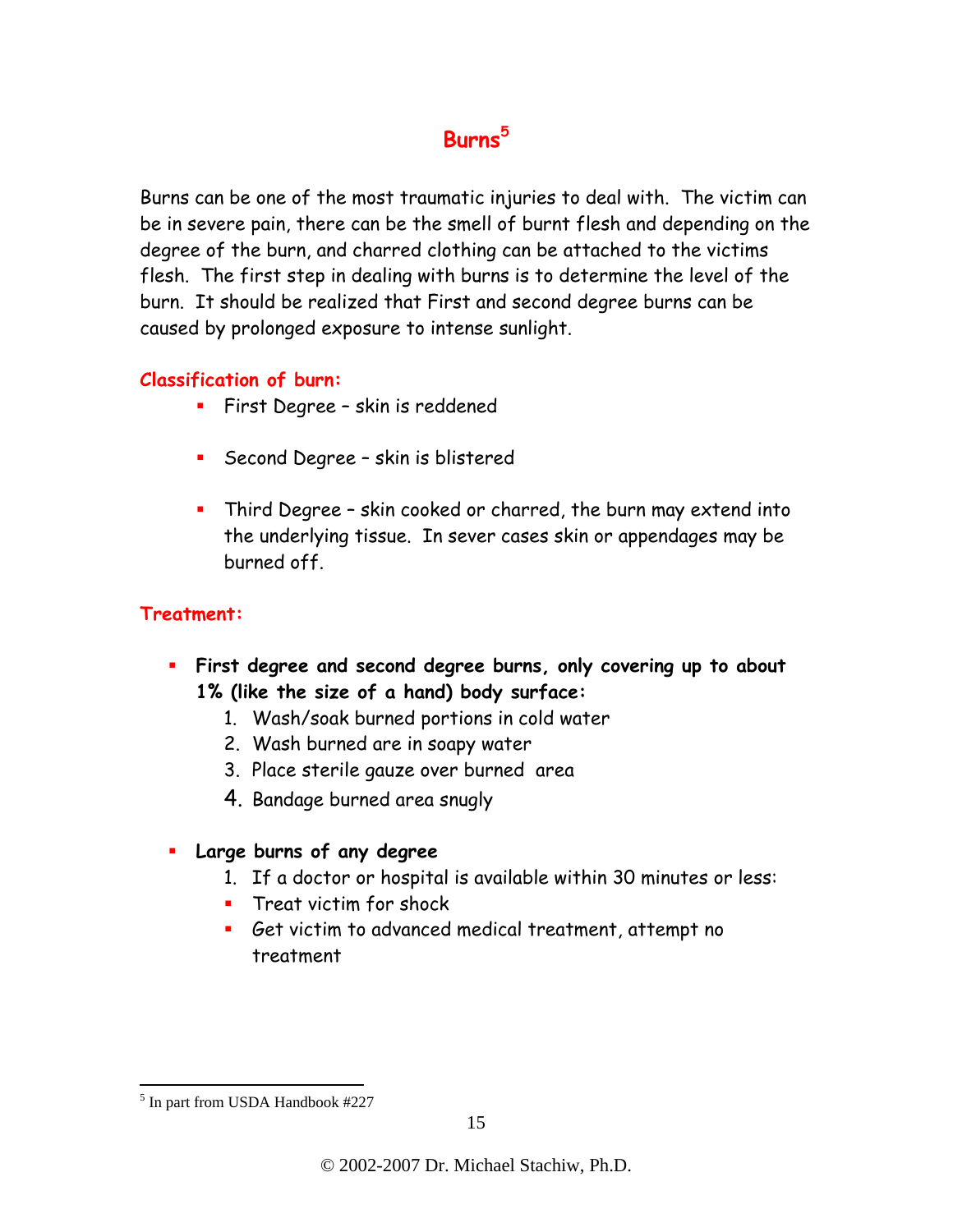

- 2. If advanced medical aid is not readily available (like in an outdoor/camping/backpacking setting):
- **Remove clothing from burned area. Cut around clothing/cloth** that sticks to burned area
- **Apply antiseptic cream to burned area**
- Cover burned area with sterile dressings
- **Bandage snugly (not too tight however)**
- **Treat for shock**
- **If victim is conscious, allow them to drink all the water they** desire. Commercial sport drinks are even better than water if available
- Get victim as soon as possible to advanced medical support

### **Do Not!**

- **Touch the burned area with fingers**
- $\blacksquare$  Breath on the burn
- **Break or drain blisters**
- **EXTE:** Change any dressings that have been applied. Only advanced medical support should change or remove any dressings applied as first aid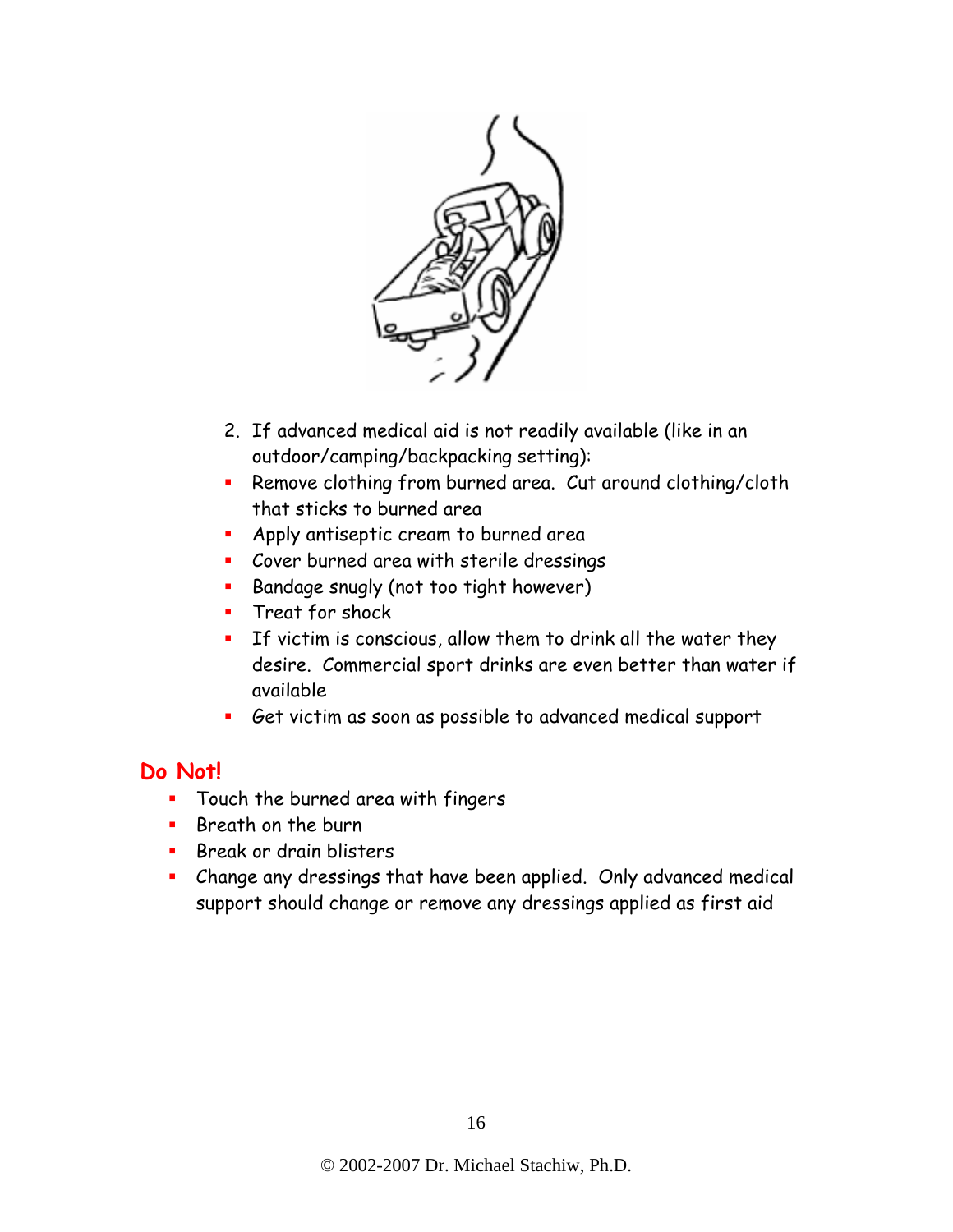

**CUTS AND SCRAPES** 

1. Remove as much loose debris from the wound as possible, rinsing with clean water, if available.



- 2 Gently clean wound with an antiseptic wipe.
- 3. If the wound gapes open slightly, it can be pulled closed with a butterfly closure.
- 4. Apply a thin layer of antibiotic ointment.



5. Cover the wound with an adhesive bandage. For larger wounds, use gauze pads and adhesive tape.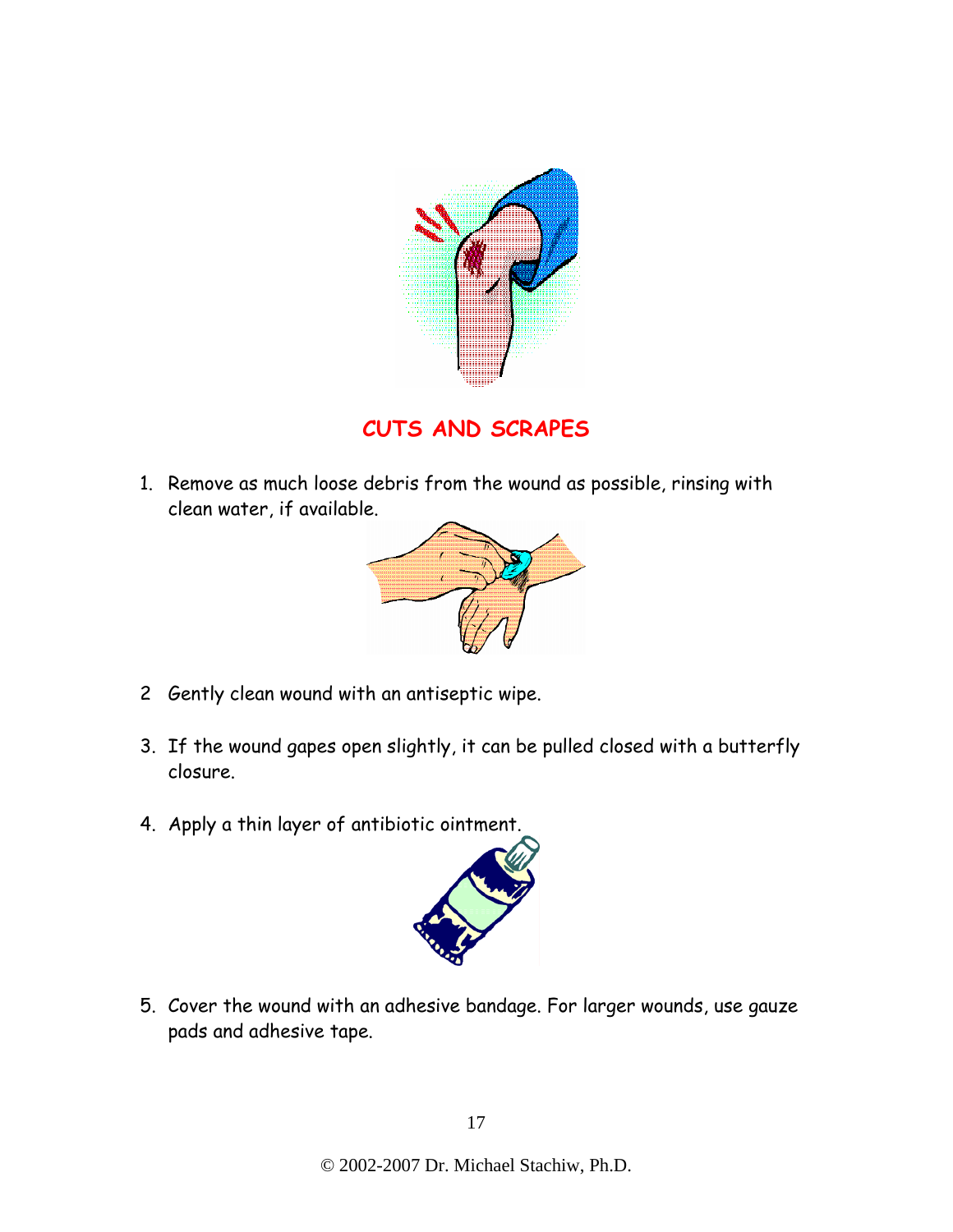

- 6. Watch for signs of infection, such as:
	- · Swelling, redness or warmth around the wound.
	- . Discharge of pus.
	- . Red streaks around the wound
- 7. If infection develops, consult a physician.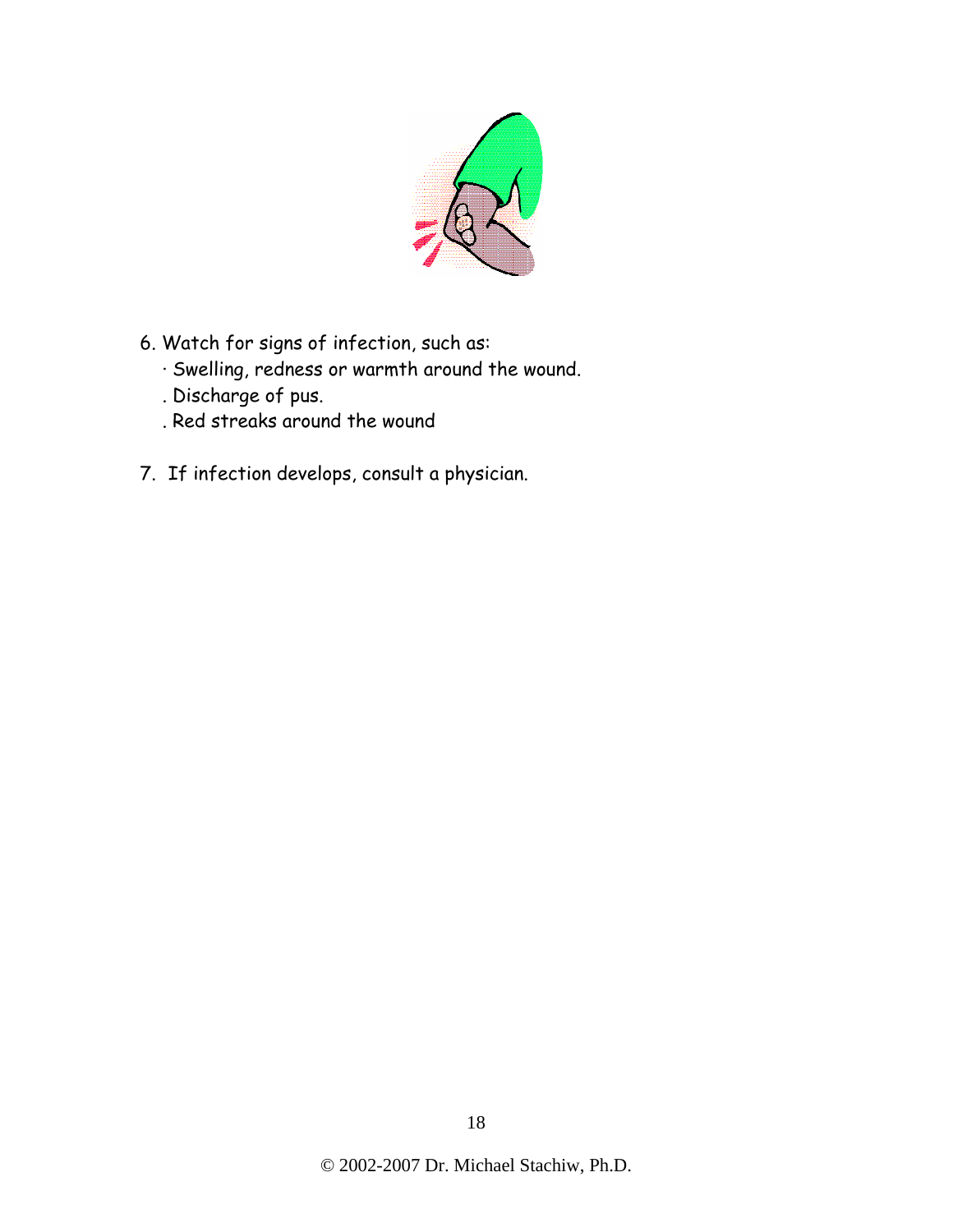

**DRUGS** 

- Aspirin and non-aspirin can be used for temporary relief of headaches, minor aches and pains, and for fever reduction.
- Chlorpheniramine maleate (Chlorphen) temporarily relieves the symptoms of hay fever and other respiratory allergies.

Read all warnings and follow the dosage directions on individual packets.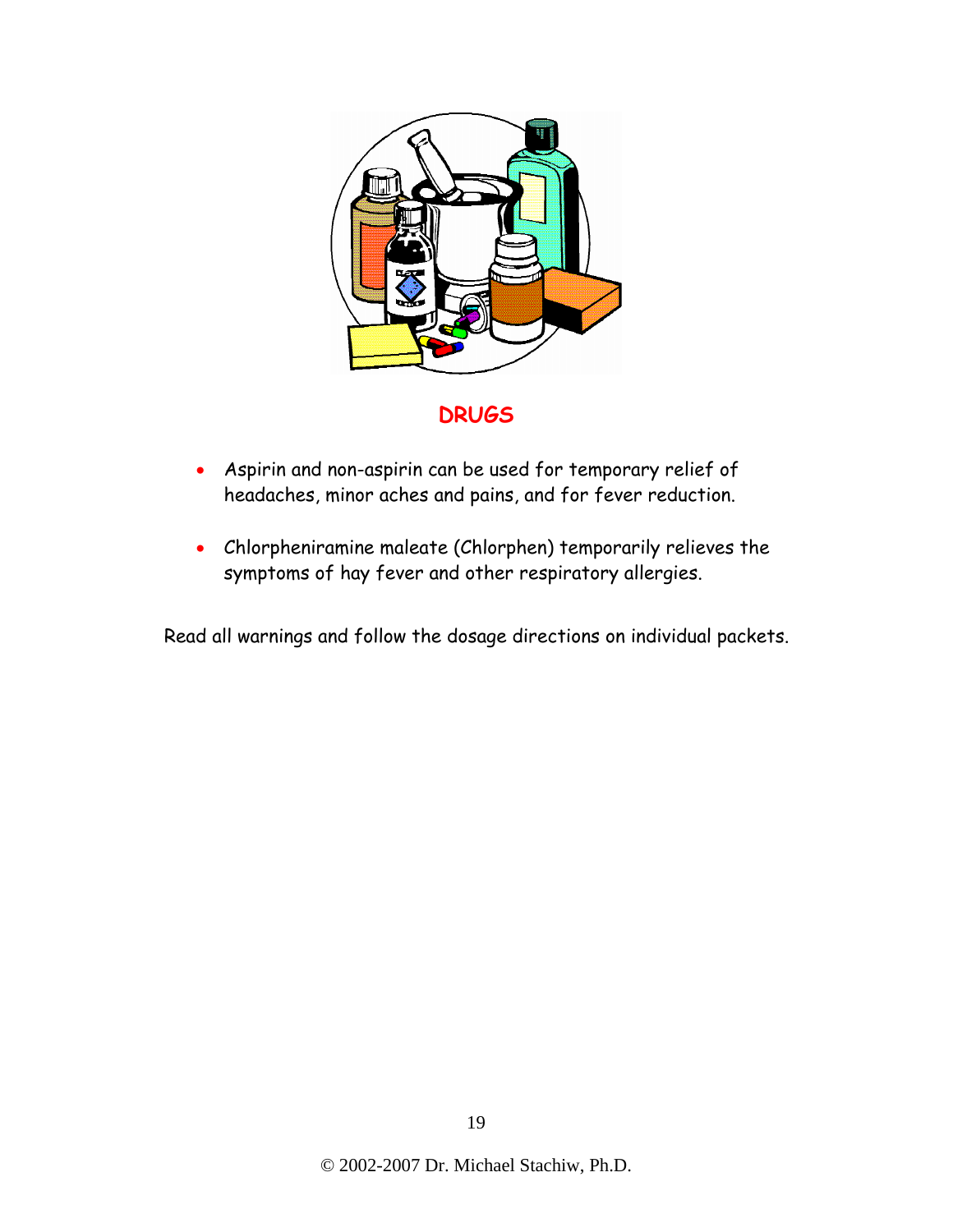# **Frostbite6 <sup>7</sup>**

Damage to the skin resulting from exposure to low temperatures (cold) and/or wind. Often affects parts of the body that have the poorest circulation of blood and the greatest exposure to the cold. Hands, feet, face, and ears are the most commonly affected body parts.



#### **Symptoms:**

- Considerable pain and redness in fingers, toes, cheeks, ears or nose.
- Grayish white color due to frozen tissues

Much like burns, the degree of severity is described as first degree, second and third degree.

**First Degree:** Skin is white or slightly yellow, there is a burning or itching feeling.

**Second Degree:** Skin is reddened or swollen and there is no feeling.

**Third Degree:** If the skin is waxy or hard, the skin tissue has died. There may be blistering. Severe cases may result in damage to

 6 The Little First Aid Book, Amber Raine, 2002.

<sup>7</sup> Information in part from: USDA Handbook #227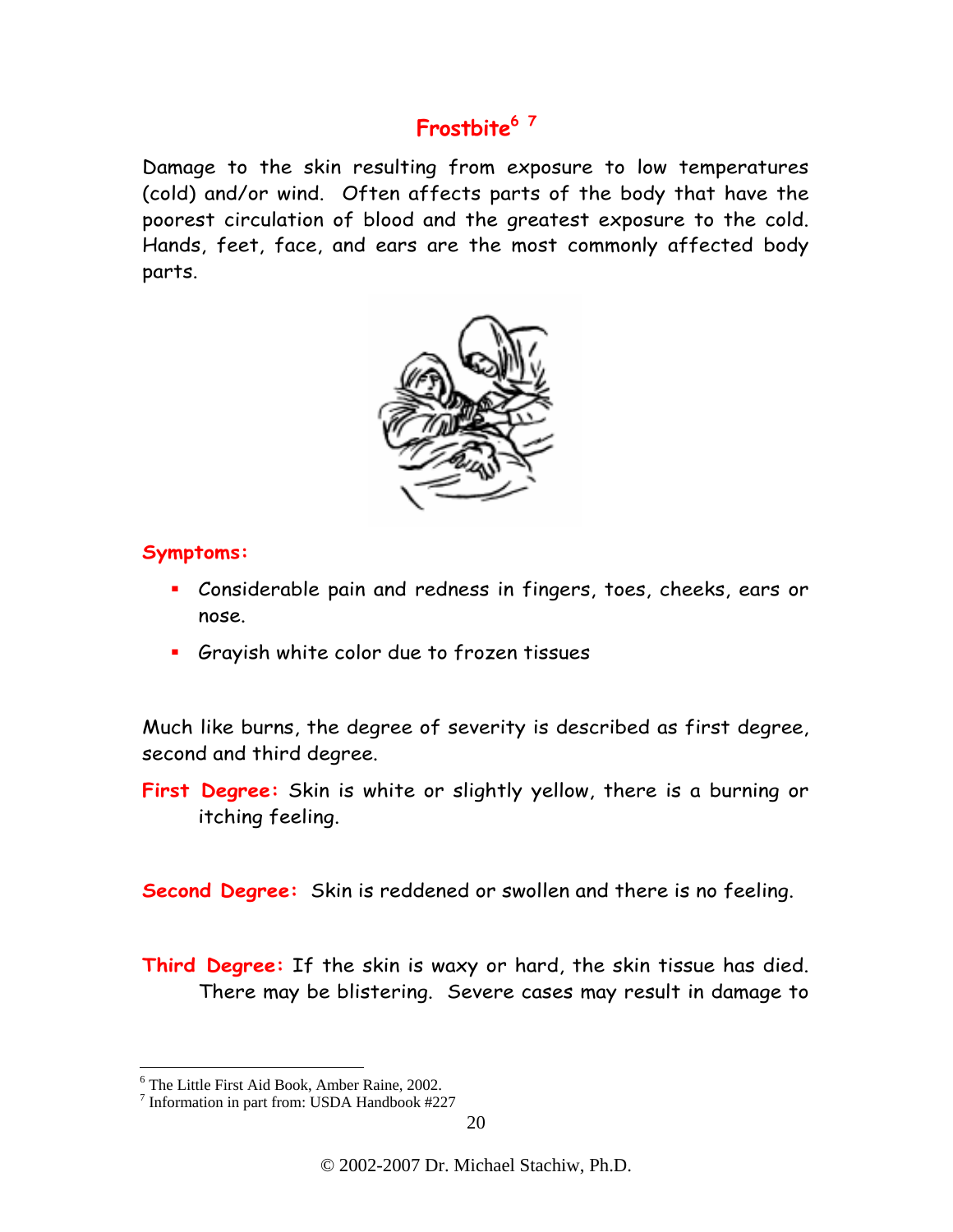the muscles, tendons and nerves. Blood clots may form and inhibit circulation causing gangrene.

#### **Treatment:**

- Until victim can be brought indoors, cover exposed parts of the body
- **I.** In all cases, go indoors, thaw affected area by immersion in water slightly warmer (NOT HOT) than bath water. After immersion, pat the affected area dry. Do not rub or chafe frozen members. Apply warm, not hot cloths. Give warm liquids. Handle patient gently and don't expose him to excessive heat. Do not have patient drink alcoholic beverages or smoke as this constricts the blood vessels.
- Get advanced medical assistance as soon as possible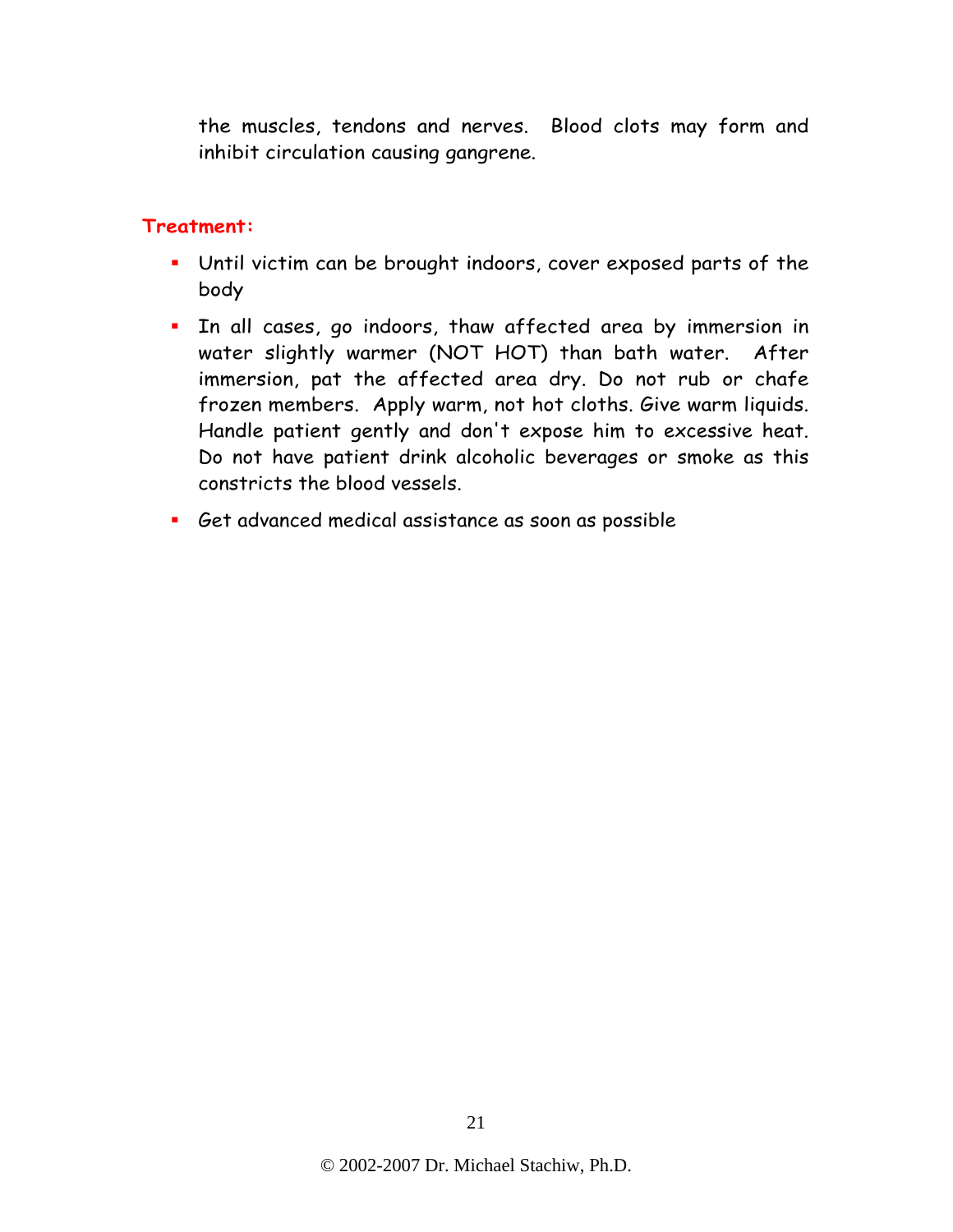

# **GENERAL INSECT STINGS**

- 1. If a stinger is present, remove it by scraping away or gently pulling it out with forceps.
- 2. Apply paste of baking soda and cold cream or use a commercially available sting aid for topical relief of mosquito and other insect bites. Calamine lotion will also relieve itching
- 3. If multiple stings, or unusual reaction (i.e. excessive reddish skin or breathing issues), or a history of severe reactions, take victim immediately to advanced medical support.



**Description:** Bedbugs are flat-bodied, oval, reddish brown and about a  $\frac{1}{4}$  in size. Although not painful at first, bed bug bites usually become red, swollen and itchy. Reactions to bites range from mild to severe.<sup>9</sup>

**Treatment:** Apply paste of baking soda and cold cream or use a commercially available sting aid for topical relief of bed bug bites.

 $\overline{a}$ 8 Information in part from: USDA Handbook #227

<sup>&</sup>lt;sup>9</sup> Information in part from www.denvergov.org Division of Animal Control & from the University of Nebraska at Lincoln Cooperative Extension Service.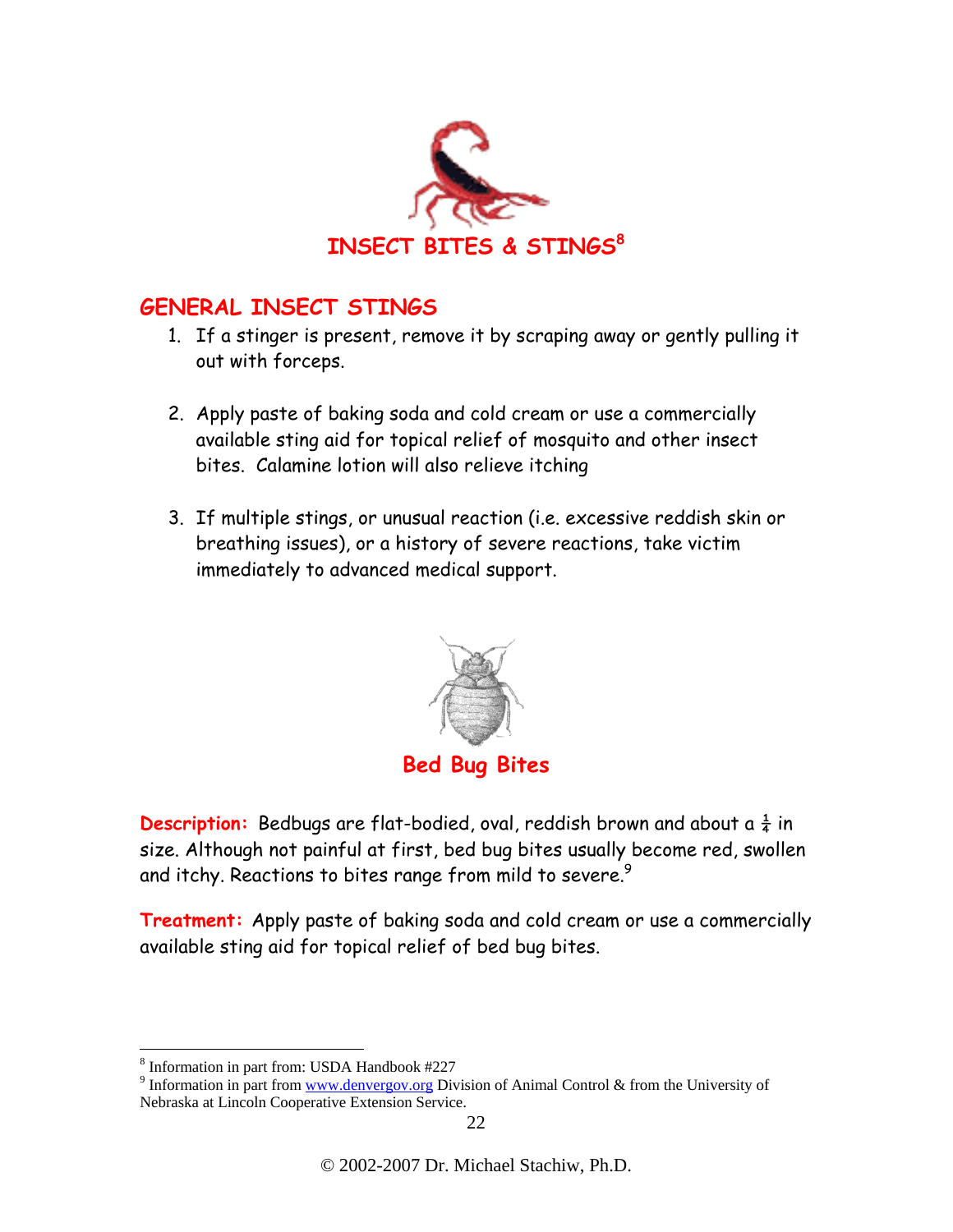

# **Bee & Wasp Stings**

**Description**: A very sore area that is red and swollen. Usually there is a stinger protruding from the skin.

#### **Treatment:**

- **1.** Scrape the stinger away with the edge of a credit card, knife blade, or thumbnail. Do not try and squeeze the stinger out, as this will cause more bee/wasp venom into the skin.
- **2.** After removing the stinger, wash the area with soap and water.
- **3.** Apply a cool washcloth or ice pack.
- **4.** Some people have symptoms of severe allergic reactions are:
	- shortness of breath
	- thickening of the tongue
	- sweating
	- an anaphylactic shock
	- Seek medical help immediately if you have an allergic reaction.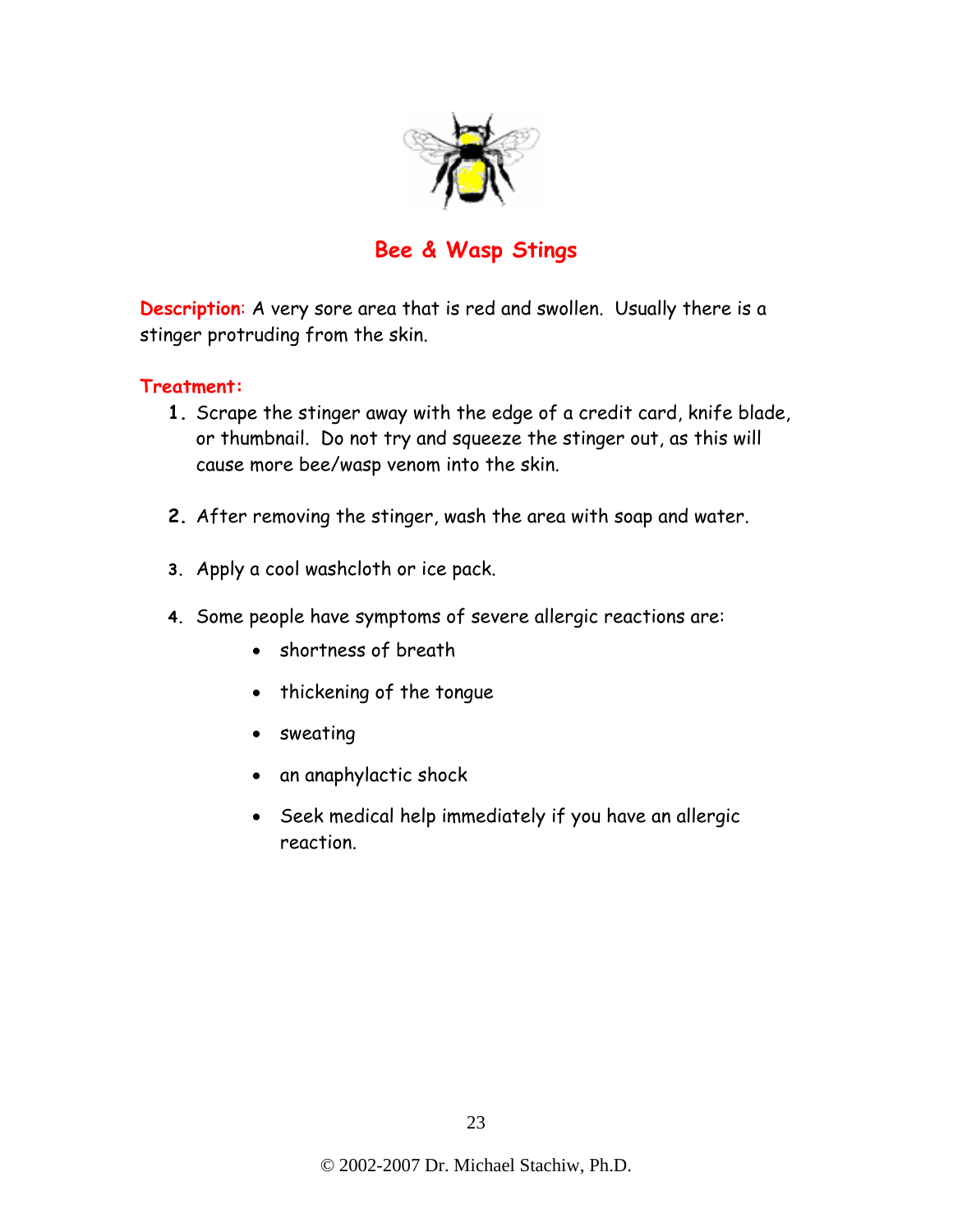

### **Description:11**

It is generally visible only with magnification. Chiggers are different than mites in that they feed only in the larval stage. The chigger larvae get onto the skin and move around until they meet some obstacle, for example the waistband of underwear, the elastic band of socks, etc. They then attach to the skin and begin feeding. The area around where they are feeding usually turns red with an itching sensation.

#### **Treatment:**

 $\overline{a}$ 

- **1.** Wash area with soap and water
- **2.** Apply local topical hydrocortisone cream; antihistamine, or local anesthetic cream should be applied to reduce the itching. Calamine lotion can also be used.
- **3.** The wounds must not be scratched



 $10$  Drawing of a chigger from North Carolina Department of Environment and Natural Resources

<sup>&</sup>lt;sup>11</sup> Information for this first aid procedure provided in part form the Oklahoma College of Pharmacy with additional information available via their website located at: www.oklahomapoison.org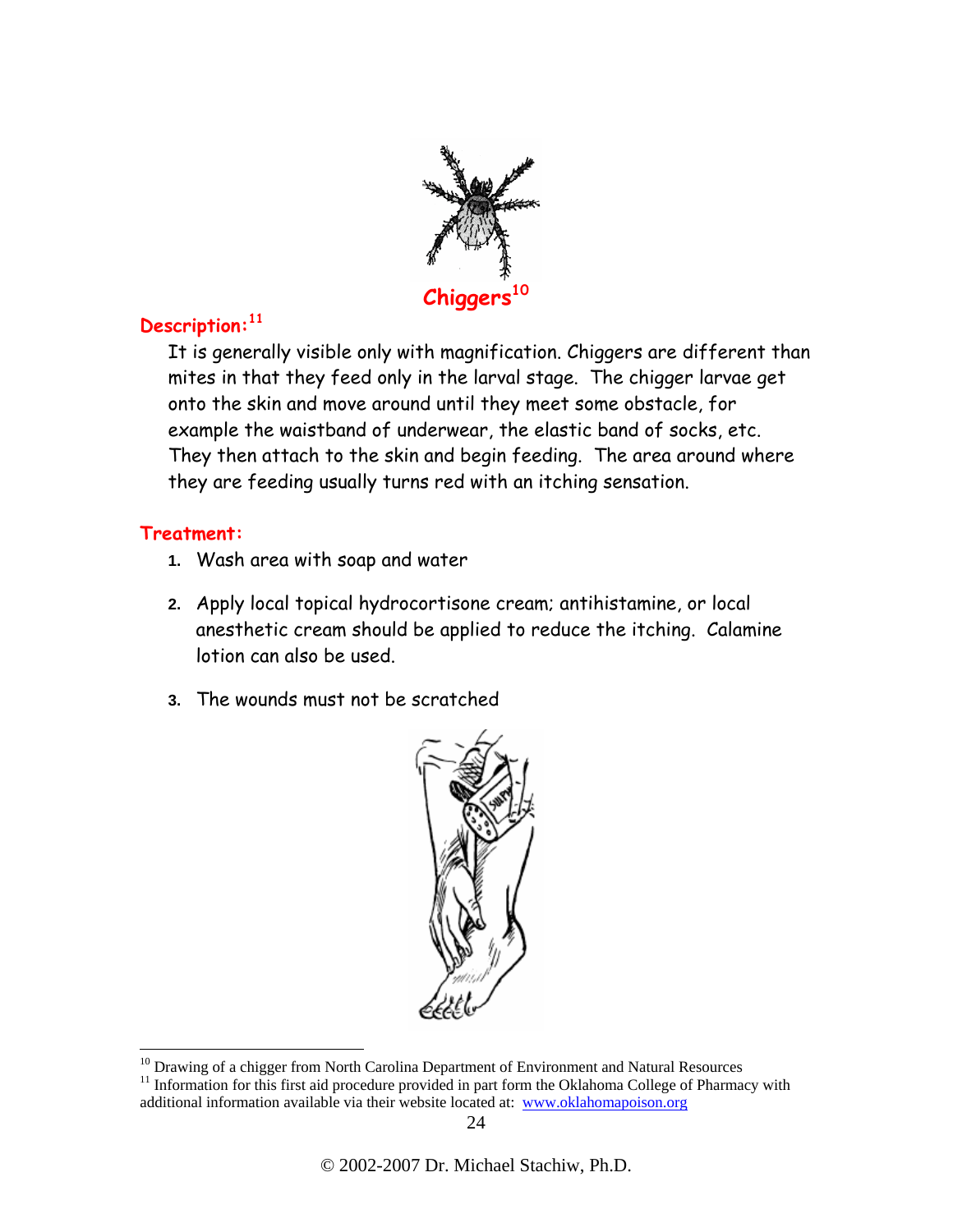#### **Preventive:**

Spray your feet and ankles with a quality insect repellent containing Deet<sup>12</sup>. Dimenthyl phthalate or flowers of sulphur can also be used in the socks and around the ankles $^{13}$ .



**Description:** After being stung by the fire ant, tiny painful red bumps appear. After an hour or so, they usually change into blisters.

#### **Treatment:**14,15

- **1.** Apply ice pack at ten minute intervals for a period up to  $\frac{1}{2}$  hour
- **2.** When through with ice pack treatment, apply bite soothing lotion such as calamine.
- **3.** Some people have symptoms of severe allergic reactions are:
	- shortness of breath
	- thickening of the tongue
	- sweating
	- an anaphylactic shock
	- Seek medical help immediately if you have an allergic reaction.

 $12$  DEET is produced by Morflex, Inc.

 $13$  Information in part from: USDA Handbook #227

<sup>&</sup>lt;sup>14</sup> Treatment information in part obtained from Windaroo Valley High, with more information on Fire Ants available at: www.windvallshs.qld.edu.au/curriculum/fireants/index.html

 $15$  Additional treatment information obtained from Queensland Government, with more information on Fire Ants available at: www.dpi.qld.gov.au/fireants/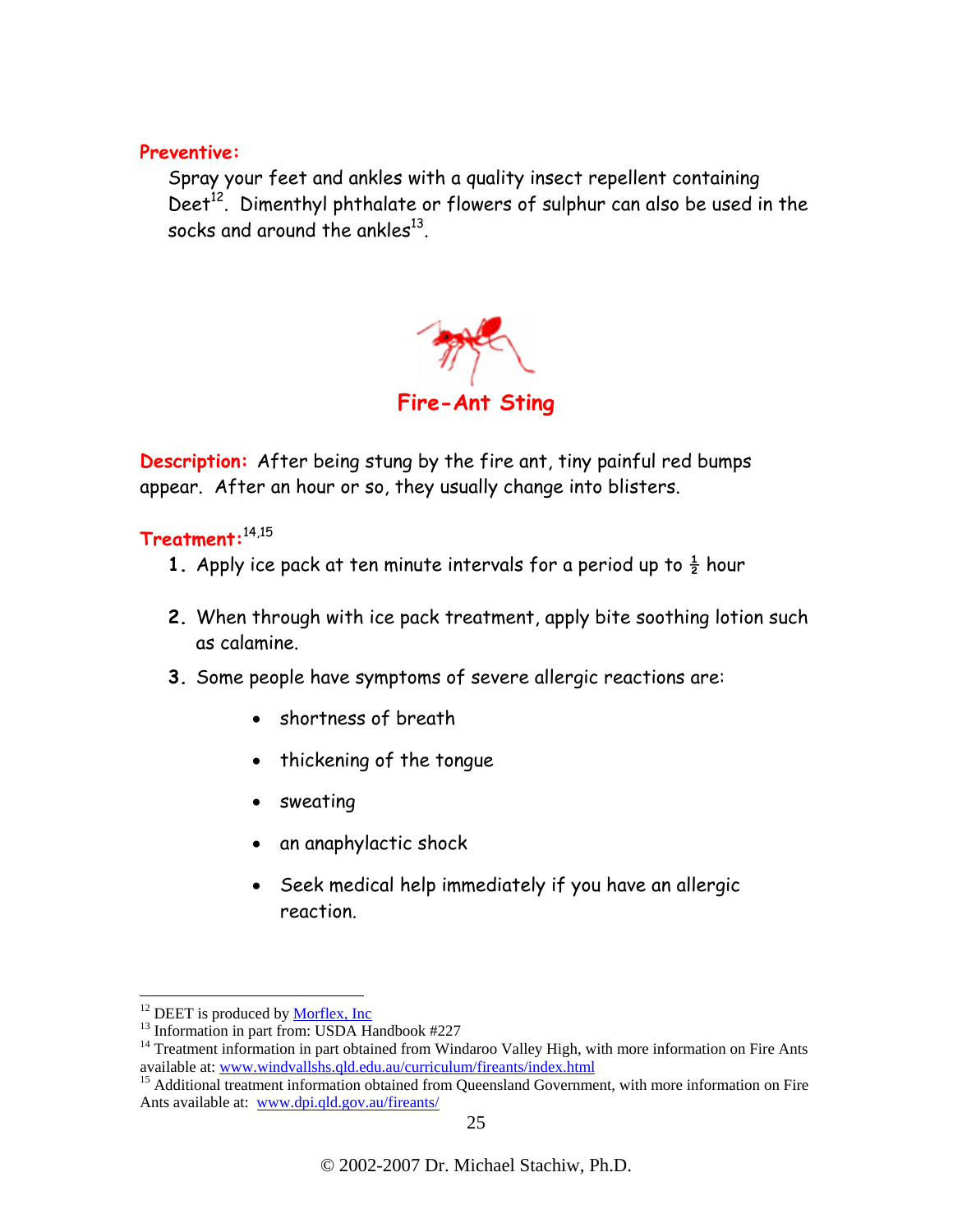

**Description**: Usually flea bites are suspected when tiny itchy red bumps appear below the knee.

#### **Treatment:**

- **1.** Reduce itching by applying an ice pack
- **2.** After removing ice pack and drying skin, applying soothing lotion such as calamine



**Description:** Have a long proboscis (snout) for sucking blood. They are most active in shady, low light, damp or marshy areas.

**Treatment:** Use sting aid for topical relief of mosquito bites.



# **Scorpion Sting**

**Description:** Usually found in the south western portions of the US. Less dangerous than the black widow, with the exception of babies.

#### **Treatment:**

- 1. Cold packs
- 2. Get victim to advanced medical support as soon as possible.

© 2002-2007 Dr. Michael Stachiw, Ph.D.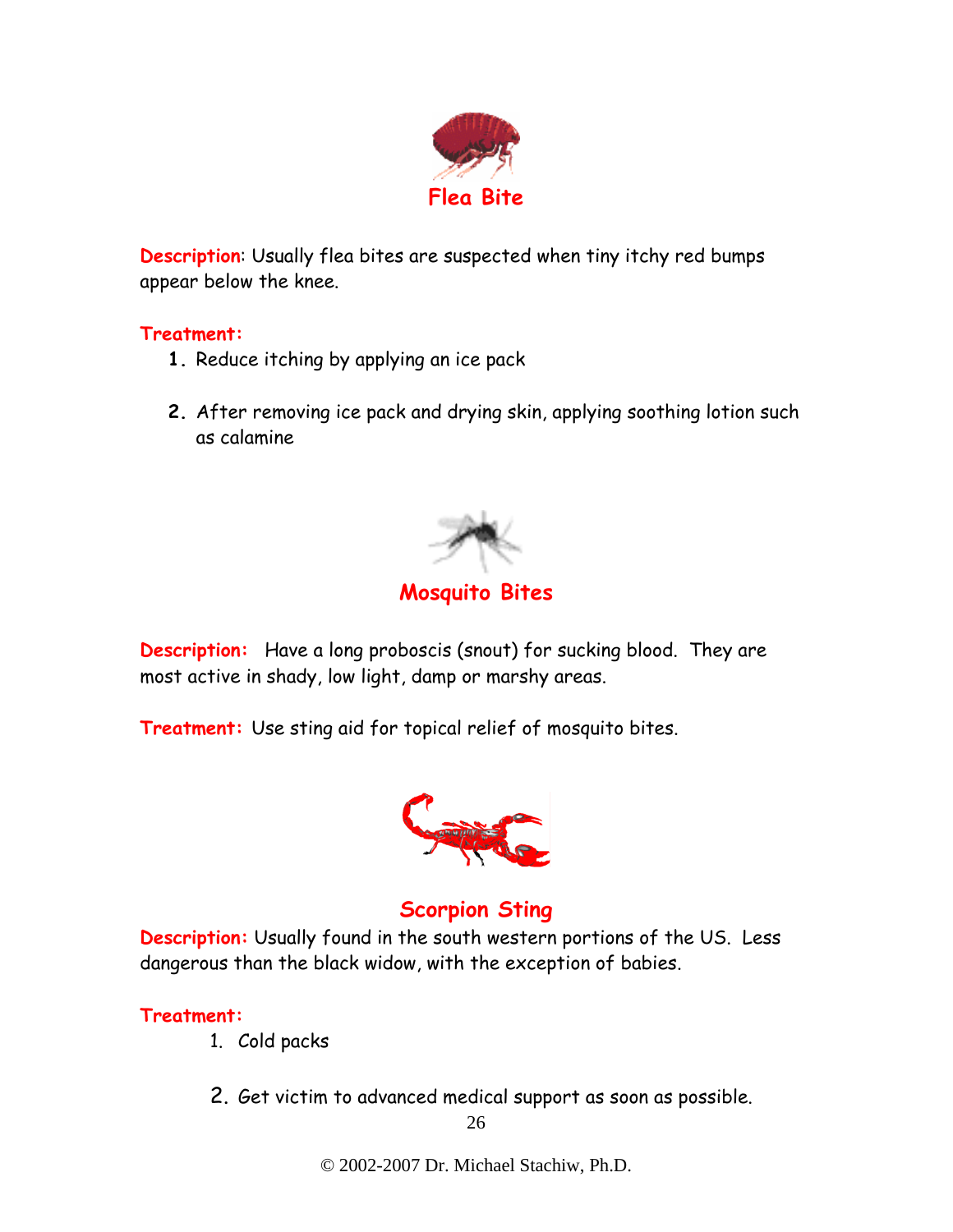

### **Spider Bites**

#### **Description and Identification of Spiders:**



**Recluse** 

**Description Habitat Problem** Oval-body with eight legs. Light yellow to medium dark brown. Has distinctive mark shaped like a fiddle on its back. Body from 3/8 to 1/2 inch long, 1/4 inch wide, 3/4 inch from toe-to-toe

Prefers dark places where it's seldom disturbed. Outdoors, old trash piles, debris and rough ground. In-doors attics, storerooms closets. Found in Southern Midwestern US

Bites producing an almost painless sting that may not be notices at first. Shy, it bites only when annoyed or surprised. Left along, it won't bite. Victim rarely sees the spider.

#### **Treatment:**

 $\overline{a}$ 

- 1. Keep victim lying down, quite and warm. If the victim must be moved, use a stretcher
- 2. Get advanced medical aid immediately

<sup>&</sup>lt;sup>16</sup> Information obtained in part from The Ohio State University Extension Service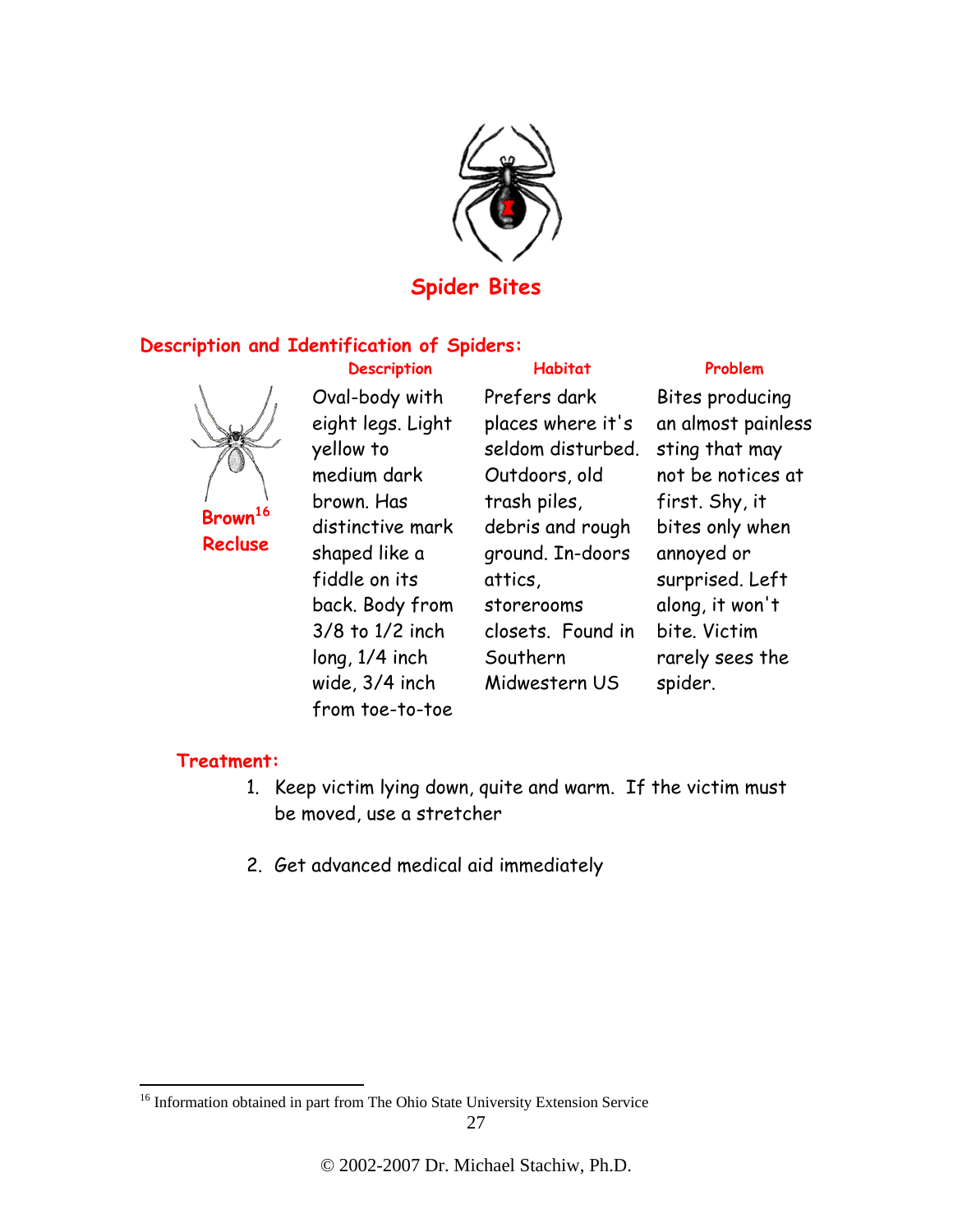#### **Description** Habitat Problem Description



**Black Widow Spider**

Color varies from dark brown to glossy black.

Densely covered with short microscope hairs. Red or yellow hourglass marking on-the underside of the female's abdomen. Male does not have this and is not poisonous. Overall length with legs extended is 1 1/2 inch. Body is 1/4 inch wide.

Found with eggs and web. Outside: in vacant rodent holes, under stones, logs, in long grass, hollow stumps & bush piles. Inside in dark corners of barns, garages, piles of stone wood. Most bites occur in outhouses. Found in Southern Canada through US, except Alaska.

Bites causing local redness. Two tiny spots may appear. Pain follows almost immediately. Larger muscles become rigid. Body temperature rises slightly. Profuse perspiration and tendency toward nausea follow. It's usually difficult to breathe or talk. May cause constipation, urine retention.

#### **Treatment:**

- 1. Keep victim lying down, quite and warm. If the victim must be moved, use a stretcher
- 2. Get advanced medical aid immediately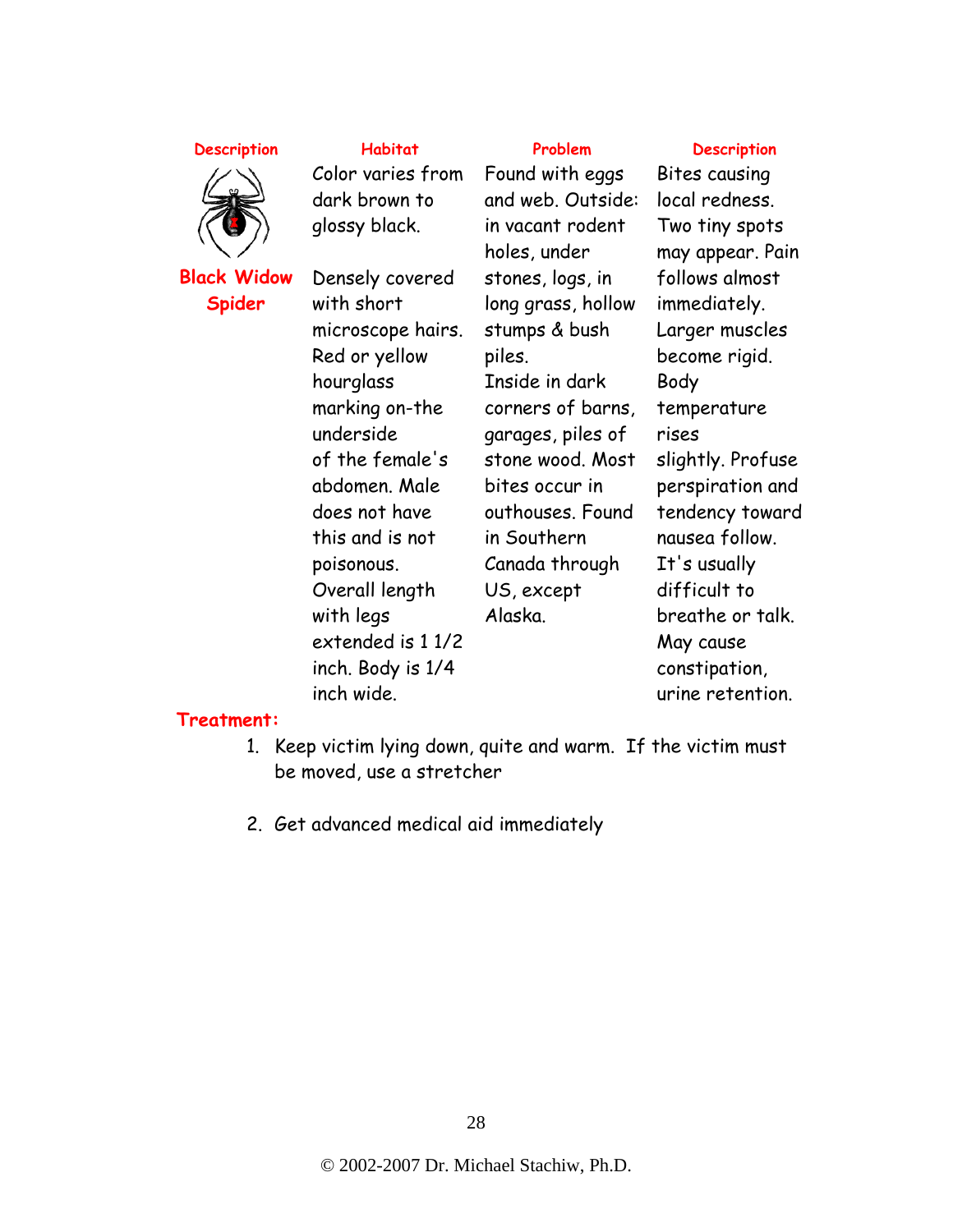

Large dark, "spider" with a furry covering. From 6 to 7 inches in toe-totoe diameter.

**Description Habitat Problem** Found in South western US and the tropics. Only the varieties found in the tropics are poisonous.

Bites produce a pinprick sensation with negligible effect. It will not bite unless teased.

#### **Treatment:**

- 1. Wash the wound with soap and water
- 2. Apply a cold pack
- 3. Apply antibiotic cream to prevent infection



**Description:** Oval with small head, the body is not divided into definitesegments. Gray or brown. Measures from 1/4:inch-to 3/4 inch when mature. They can burrow into the skin.

#### **Prevention:**

1. Examine body and clothes after any exposure to tick infested areas, and always remove ticks immediately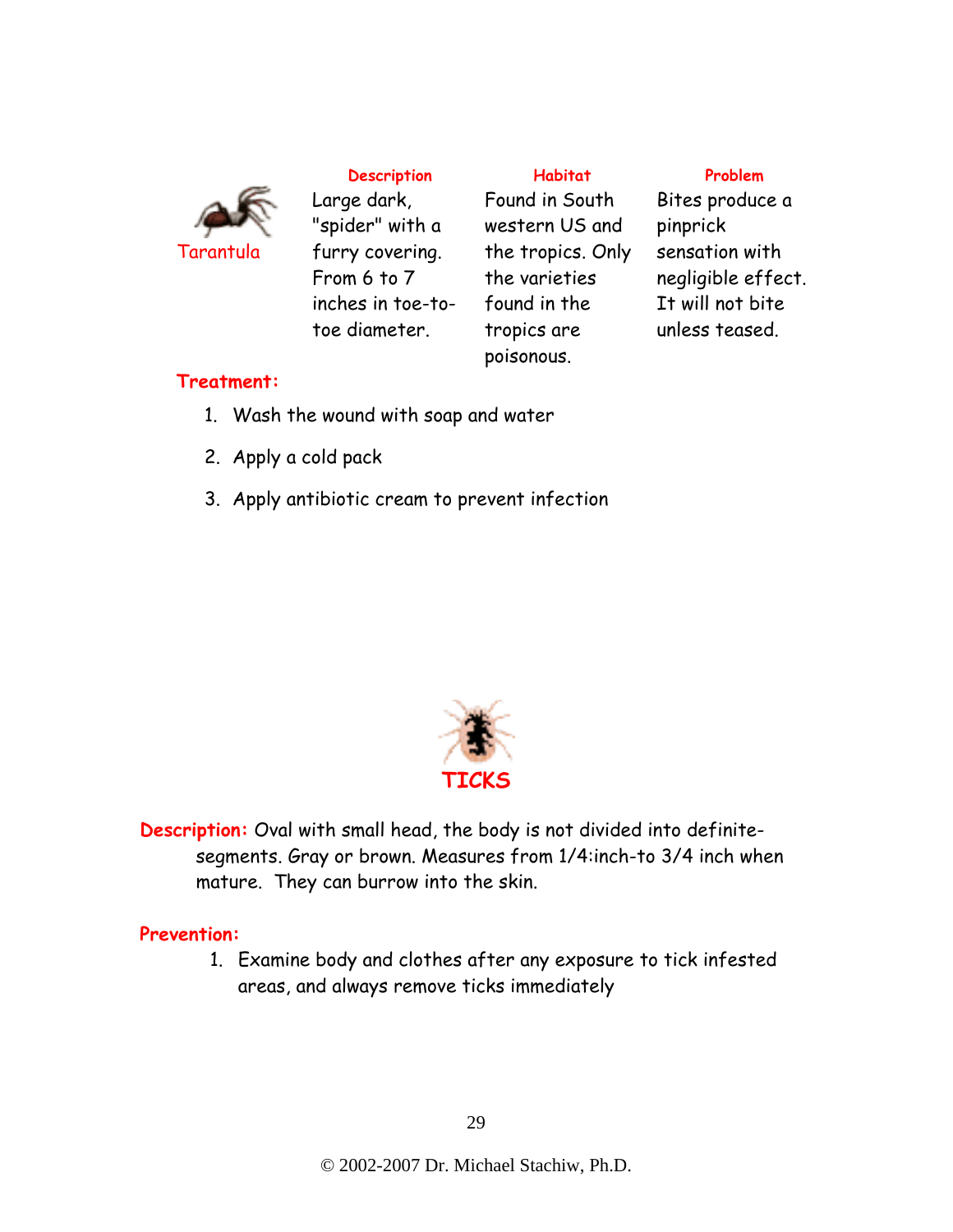

- 2. Have a partner inspect your backside
- 3. Before entering tick infested area, cover neck, legs, back of neck and arms with an insecticide containing  $\text{Deet}^{17}$

#### **Treatment:**

- 1. Grasp the tick with forceps as close to the skin surface as possible and pull slowly and firmly. Do not twist or crush the tick.
- 2. After tick removal, swab the area with iodine solution,
- 3. If you cannot remove the tick, or if its mouthparts remain embedded, get medical care.
- 4. If rash or flu-like symptoms appear (see list below), get medical help immediately.
	- Chills and fever

 $\overline{a}$ 

<sup>&</sup>lt;sup>17</sup> DEET is produced by <u>Morflex, Inc</u>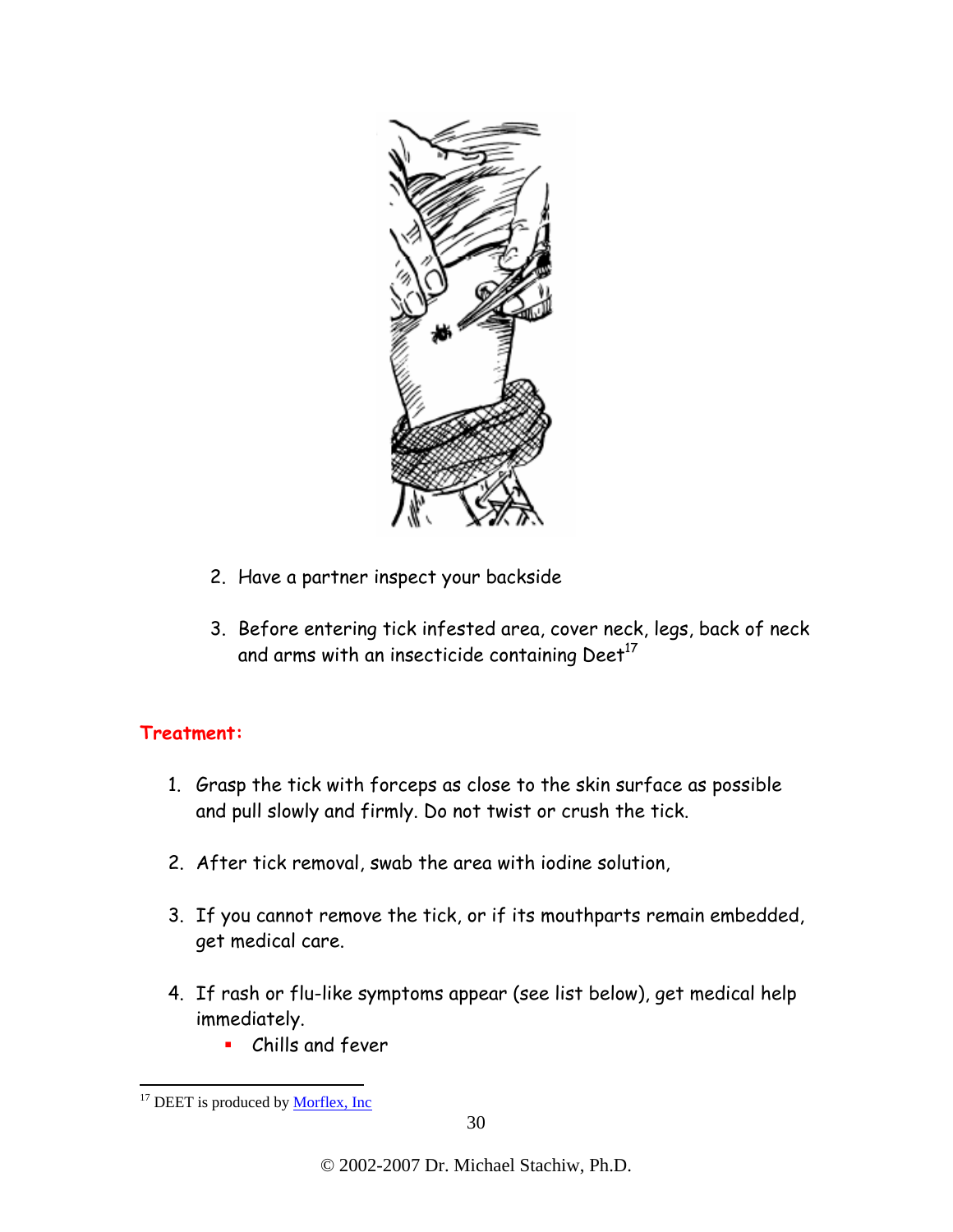- **sweating**
- Pains in bones, muscles and joints
- **back and head aches**
- **Coughing, vomiting and weakness**
- Rash appears in 2 to 4 days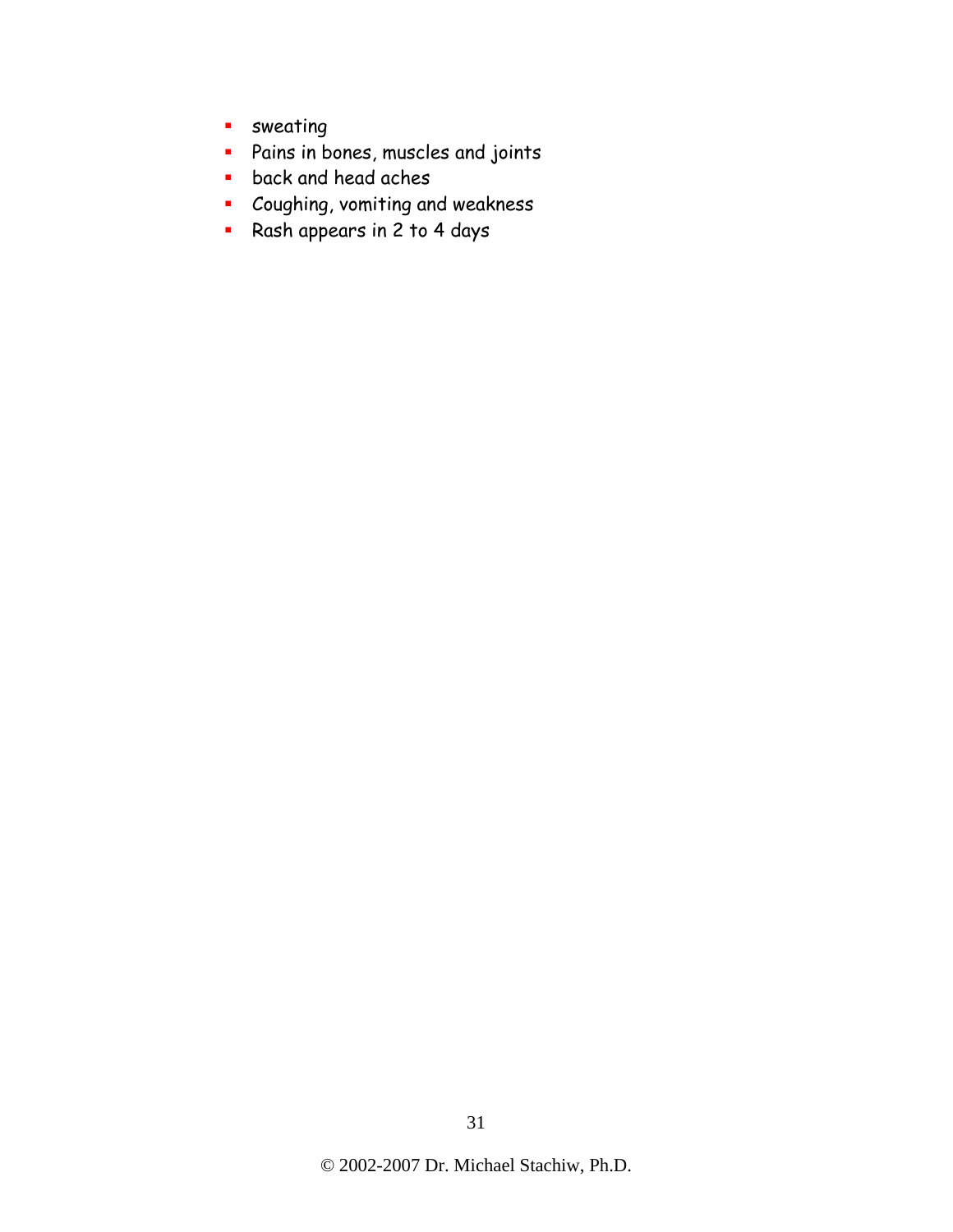# **Poisonous Plants<sup>18</sup>**



OAK-IVY-SUMAC

#### **Prevention:**

 $\overline{a}$ 

- 1. Wash thoroughly any areas of your body that might have come in contact with the poisonous plants forming thick suds
- 2. Wash clothing and shoes in thick hot suds
- 3. Avoid smoke from these plants if burned
- 4. Wear protective clothing

<sup>&</sup>lt;sup>18</sup> Information in part from: USDA Handbook #227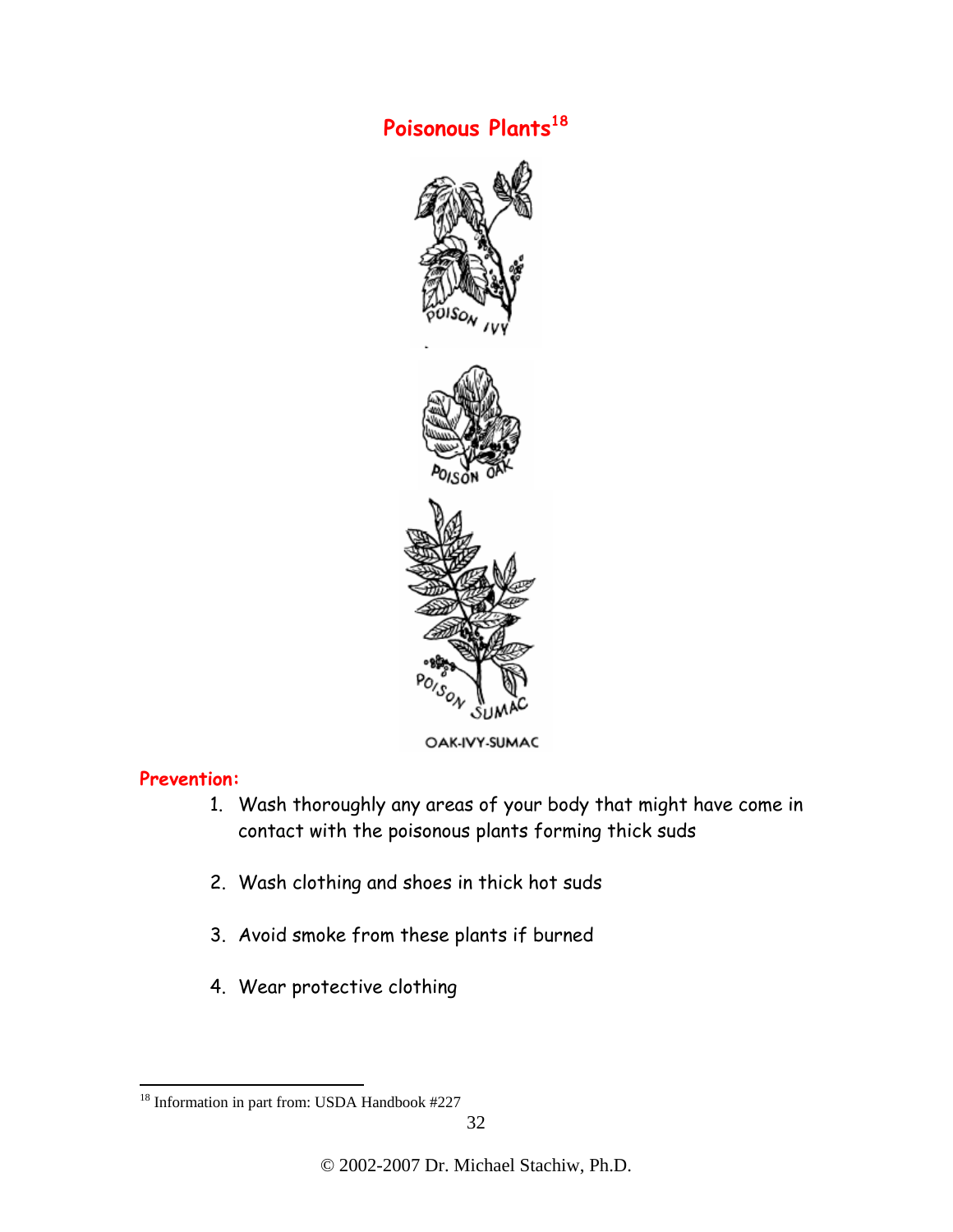# **Sore Throat**

Gargle with hot salt water. Give aspirin. If condition persists, contact physician.

# **Splinters**

1. If an end of the splinter is exposed, gently pull it out with forceps. If no end is exposed, determine the splinter's orientation and press with your finger on the embedded end, pushing the splinter toward the entrance of the wound until an end is exposed.



2. After removal, swab the area with iodine solution or antibiotic ointment. Watch for signs of infection.

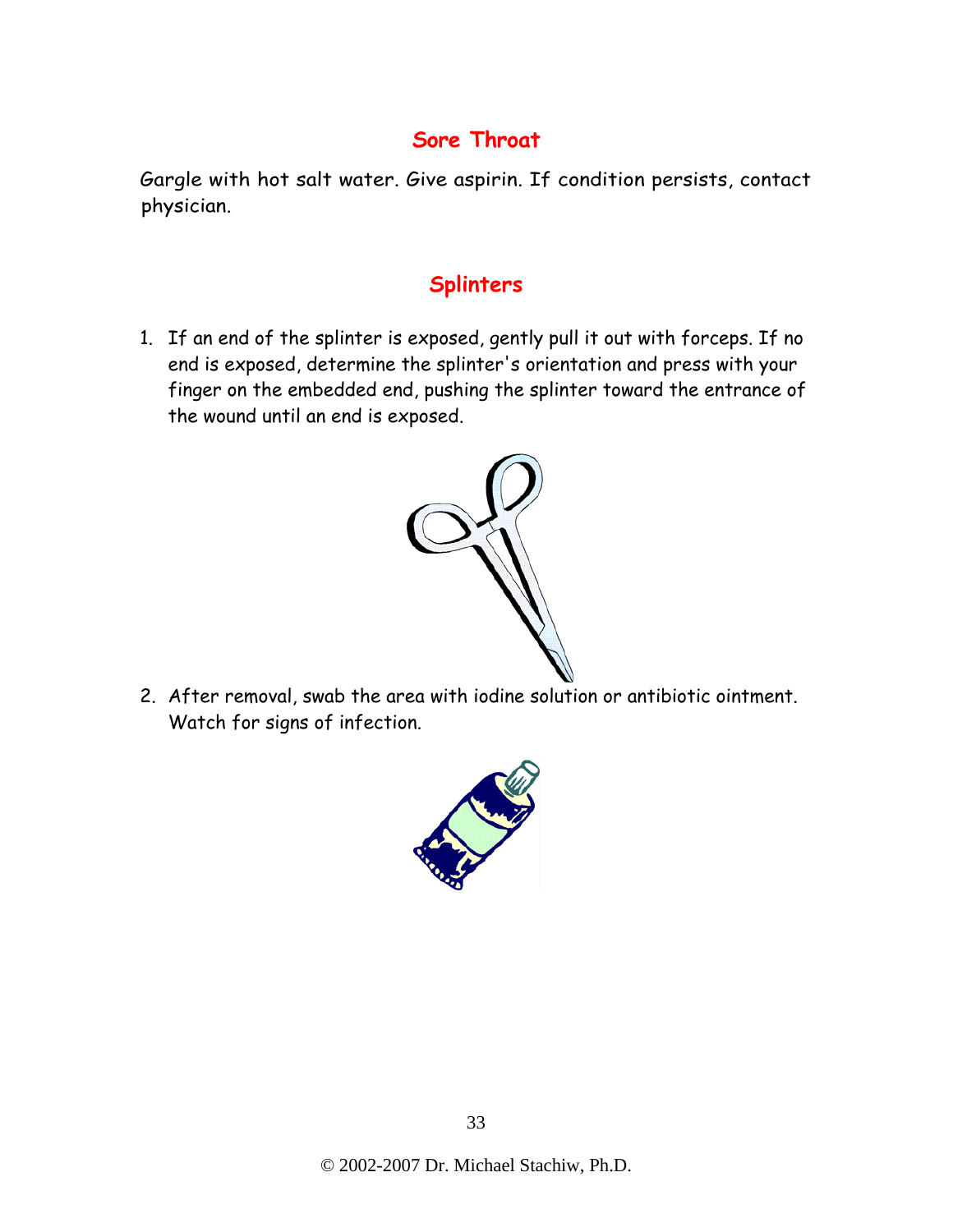#### **Sprains**

One of most common injuries in outdoor activities is sprains. A sprain is defined as tears of ligaments supporting a joint. Symptoms include pain at the joint, swelling and possibly discoloration.



#### **Treatment:**

Elevate the sprained portion of the body if possible. For sprained wrist, put in a sling, place sprained ankles on a pillow elevated

Apply cold compress (i.e. ice in a bag) or allow cold running water over the sprain for the first 6 or 8 hours. After 24 hours, apply hot compress

#### **Stomach Pains**

Suspect appendicitis. Check lower right-hand side of abdomen. If area is hard and in constant pain, apply ice and call a doctor. Keep patient quiet. If no fever and no firmness exists in lower right abdomen, apply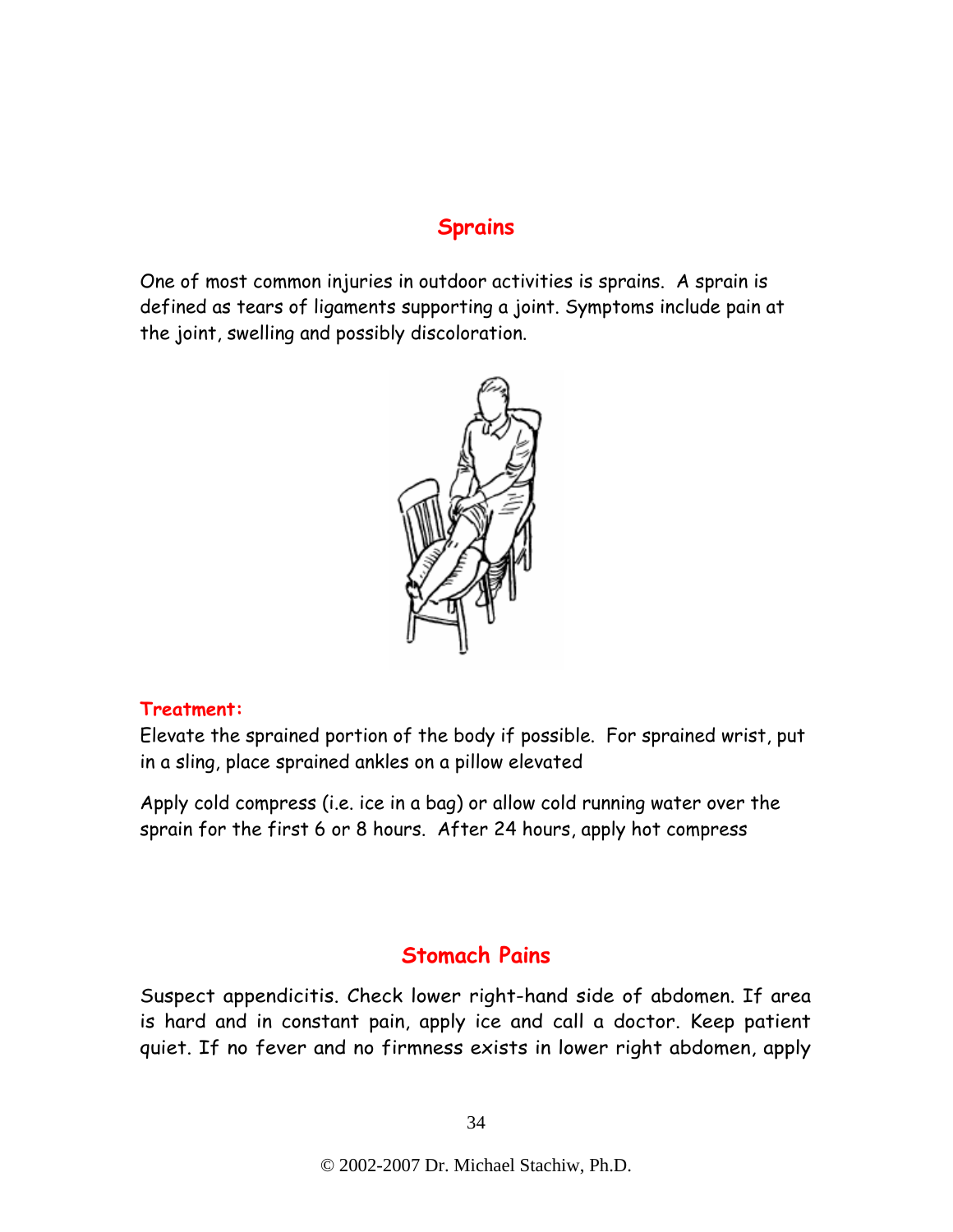hot-water bottle or warm cloths and give only bland foods. Avoid milk and fruit juices.

#### **Sunburn**

If area is not blistered, apply thin layer of soothing ointment. If skin is blistered, apply sterile dressings saturated with baking soda mixture (2 tablespoons to 1 quart water). Watch for infection and don't expose burned area to sun until healed.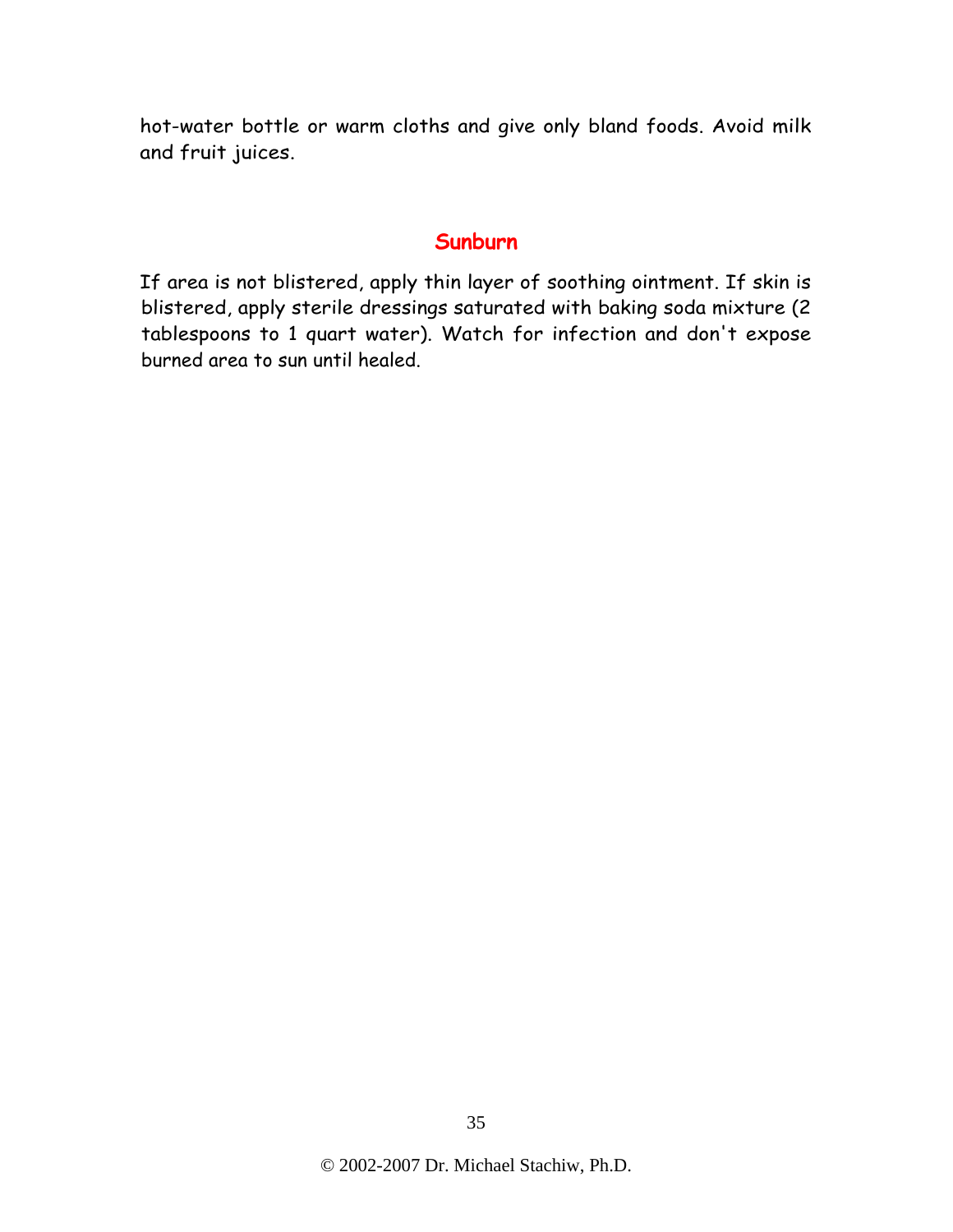

# **Toothache**

For temporary relief, take aspirin and pack tooth with oil of clove. See your dentist immediately.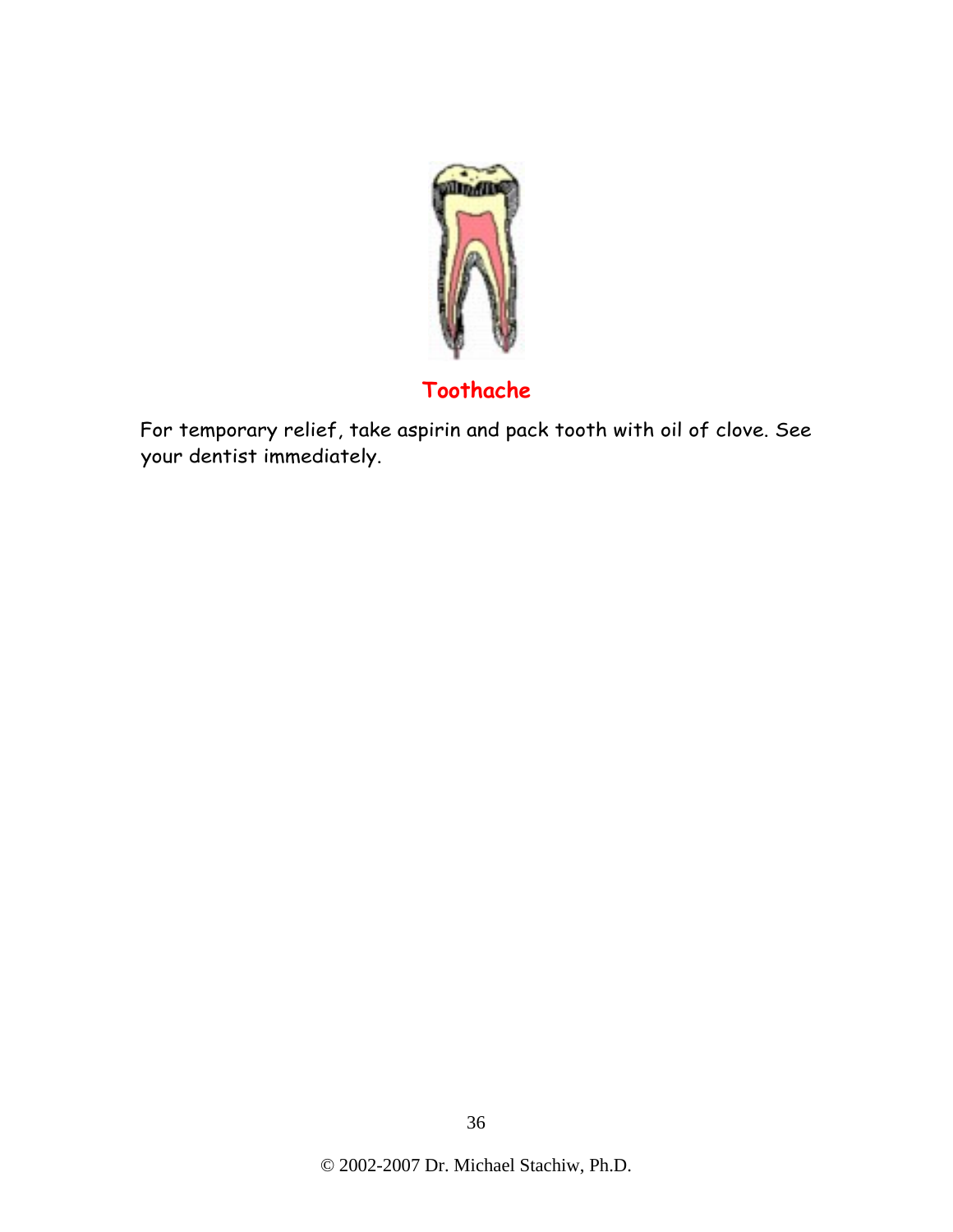

# **Emergency Telephone Numbers**

| Ambulance:             |  |
|------------------------|--|
| Doctor:                |  |
| Poison Control Center: |  |
| Hospital:              |  |
| Police Department:     |  |
| Fire Department:       |  |
| 24-Hour Pharmacy       |  |
| Electric Company:      |  |
| Gas Company:           |  |
| Other:                 |  |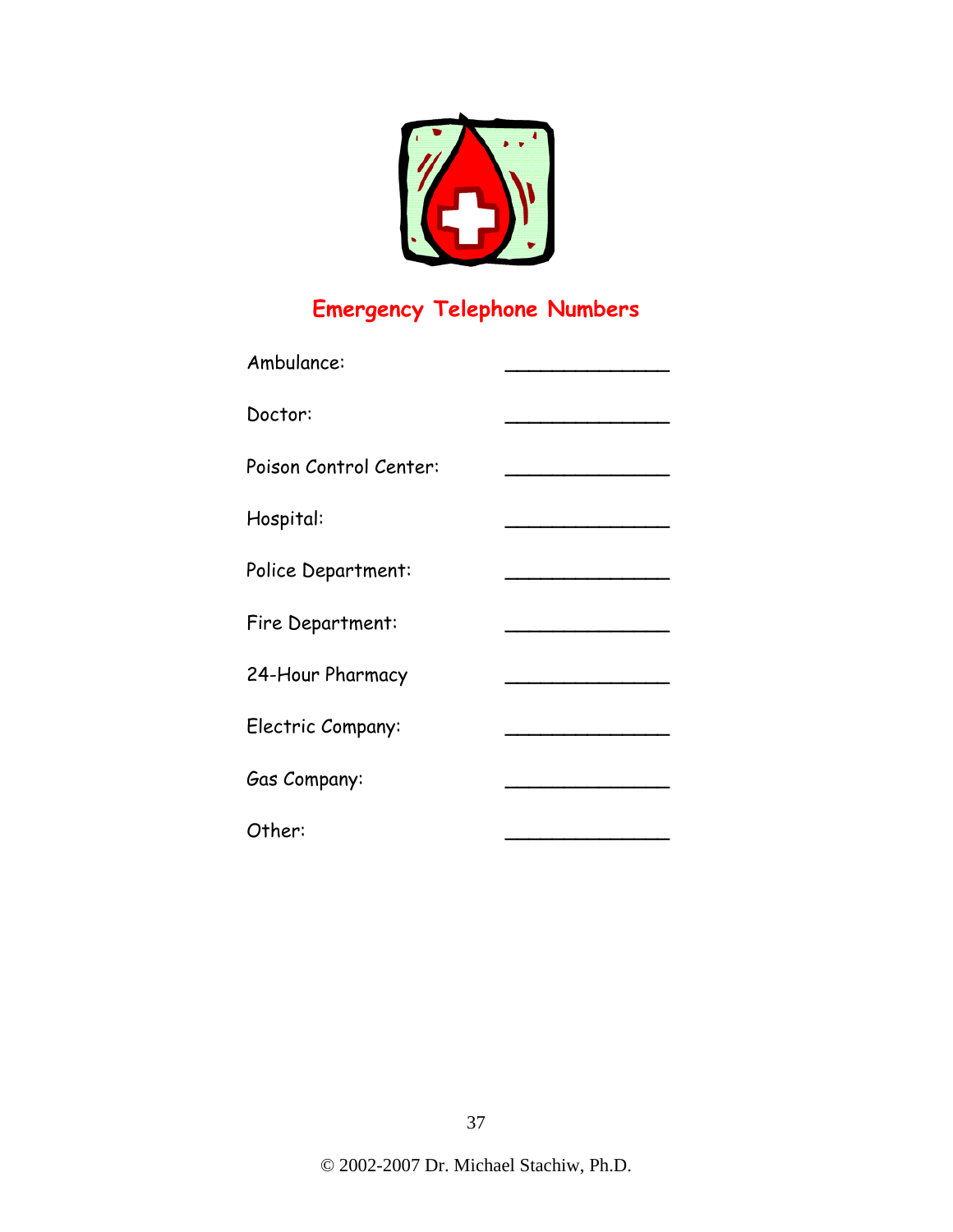

**First Aid Kits<sup>19</sup>**

In any emergency a family member or you yourself may be cut, burned or suffer other injuries. If you have these basic supplies you are better prepared to help your loved ones when they are hurt. Remember, many injuries are not life threatening and do not require immediate medical attention. Knowing how to treat minor injuries can make a difference in an emergency. Consider taking a first aid class, but simply having the following things can help you stop bleeding, prevent infection and assist in decontamination.

#### **Things you should have:**

- Two pairs of Latex, or other **sterile gloves** (if you are allergic to Latex).
- **Sterile dressings** to stop bleeding.
- **Cleansing agent**/soap and antibiotic towelettes to disinfect.
- **Antibiotic ointment** to prevent infection.
- **Burn ointment** to prevent infection.
- **Adhesive bandages** in a variety of sizes.

 $\overline{a}$ <sup>19</sup> U.S. Department of Homeland Security. "Get A Kit", December 11, 2004.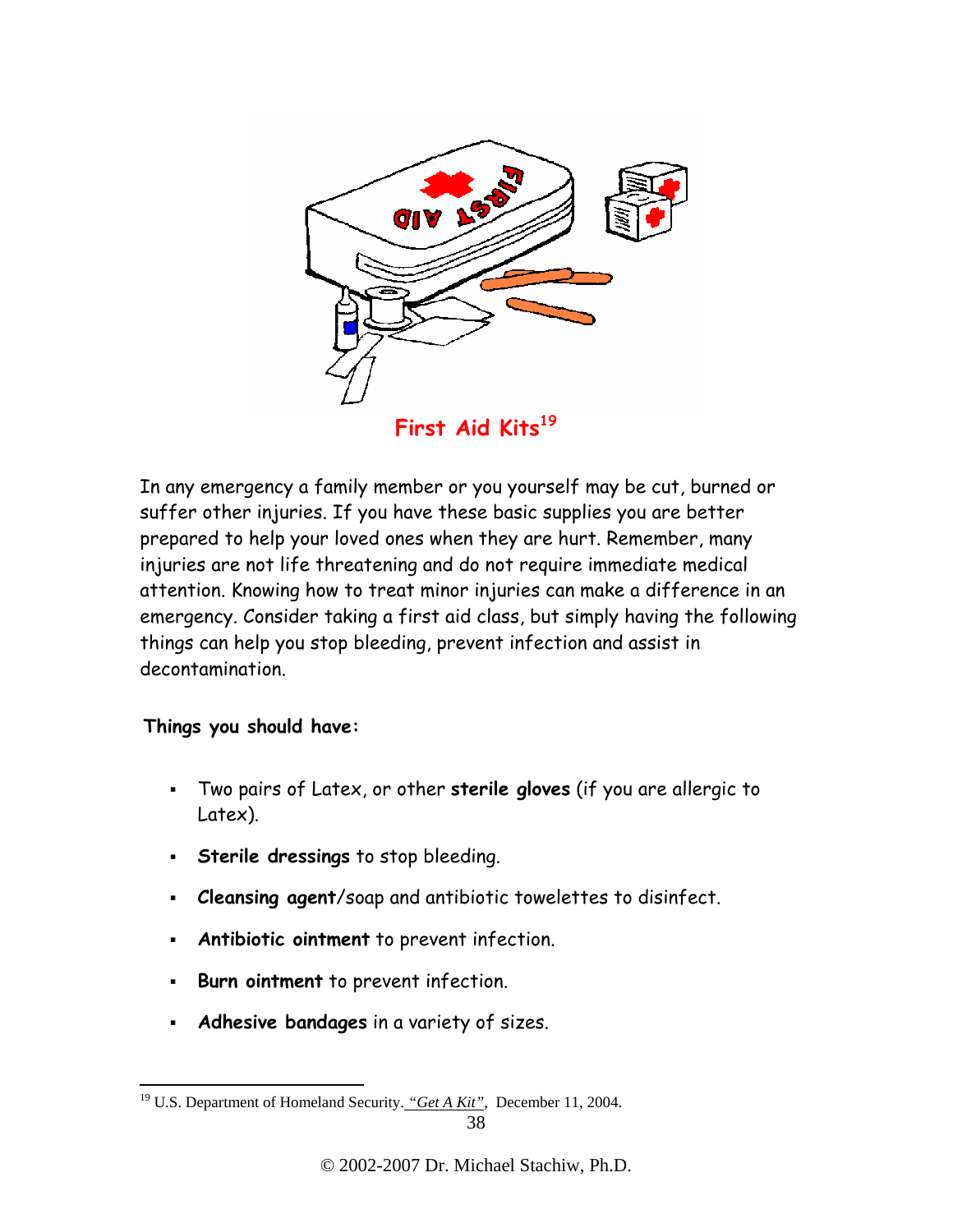- **Eye wash solution** to flush the eyes or as general decontaminant.
- **Thermometer**
- **Prescription medications** you take every day such as insulin, heart medicine and asthma inhalers. You should periodically rotate medicines to account for expiration dates.
- **Prescribed medical supplies** such as glucose and blood pressure monitoring equipment and supplies.

#### **Things it may be good to have:**

- Cell Phone
- Scissors
- Tweezers
- Tube of petroleum jelly or other lubricant

#### **Non-prescription drugs:**

- Aspirin or non-aspirin pain reliever
- Anti-diarrhea medication
- Antacid (for upset stomach)
- **Laxative**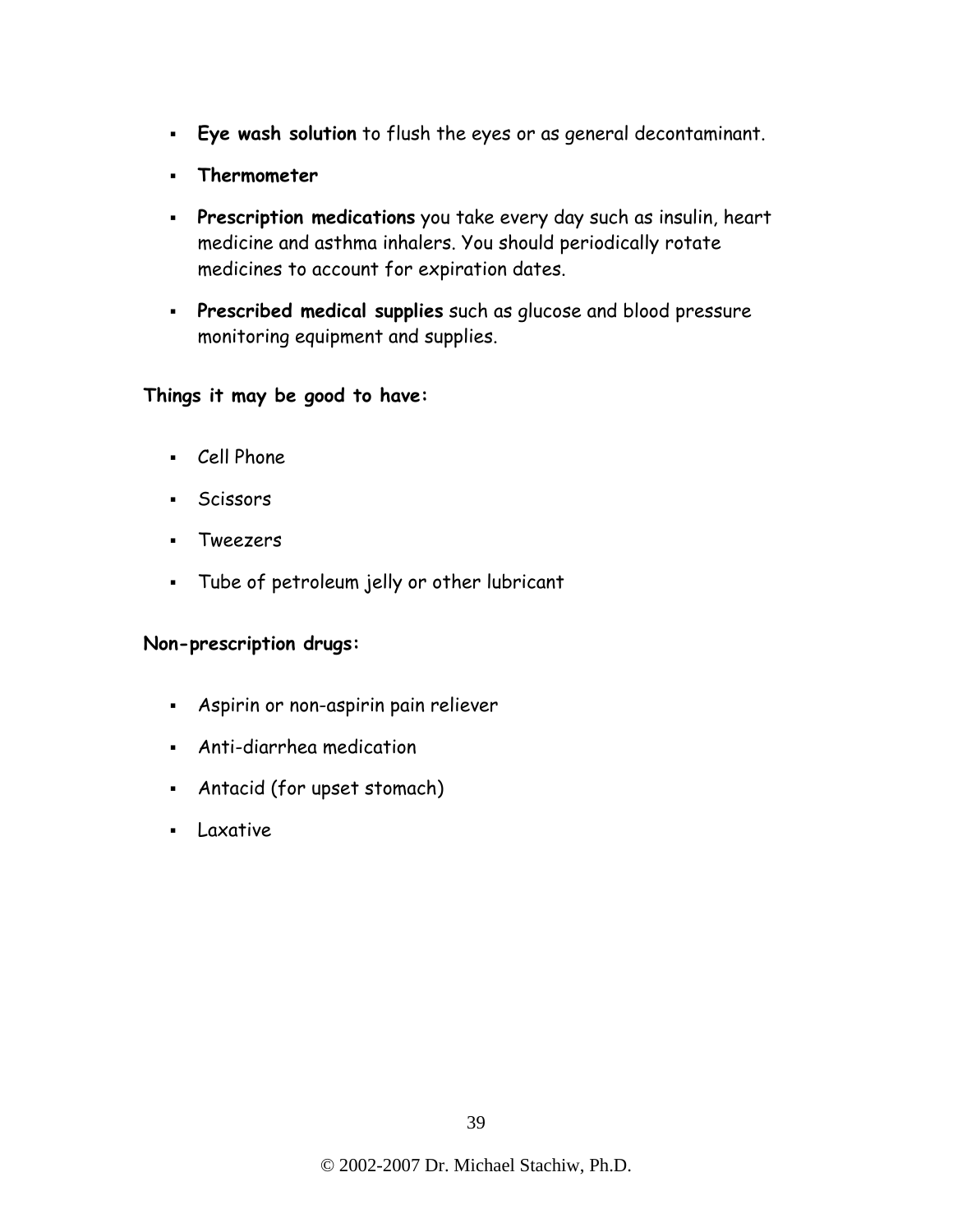Depending on the activity or situation, different first aid kits are desirable. Listed below are the suggested contents of several first aid kits.

#### **Insect Bite Kit – useful at picnics, ball games, and short duration hikes.**

- **antiseptic wipes**
- **antibiotic**
- **•** bandages
- aspirin

**Road Rash Kit – useful for long duration vehicles rides** 

- **surgical scrub brush**
- **surgical gloves**
- **•** bandage
- **gauze**
- $\blacksquare$  tape
- **•** antiseptic wipes
- **i** iodine wipes

**Family Kit – general purpose family first aid kit. You should have this kit around the house and another in each car** 

- **u** tweezers
- **scissors**
- **syringe**
- **benzoin 107.**
- **E** insect sting swabs
- a&d ointment
- aloe vera gel
- **antiseptic towelletes**
- **qauze dressing**
- **non-adherent dressing**
- 5\*9 trauma pad
- **gauze** bandage
- $\blacksquare$  tape
- **adhesive strips**
- **adheshive bandages**
- cotton tipped applicators
- **Cotton balls**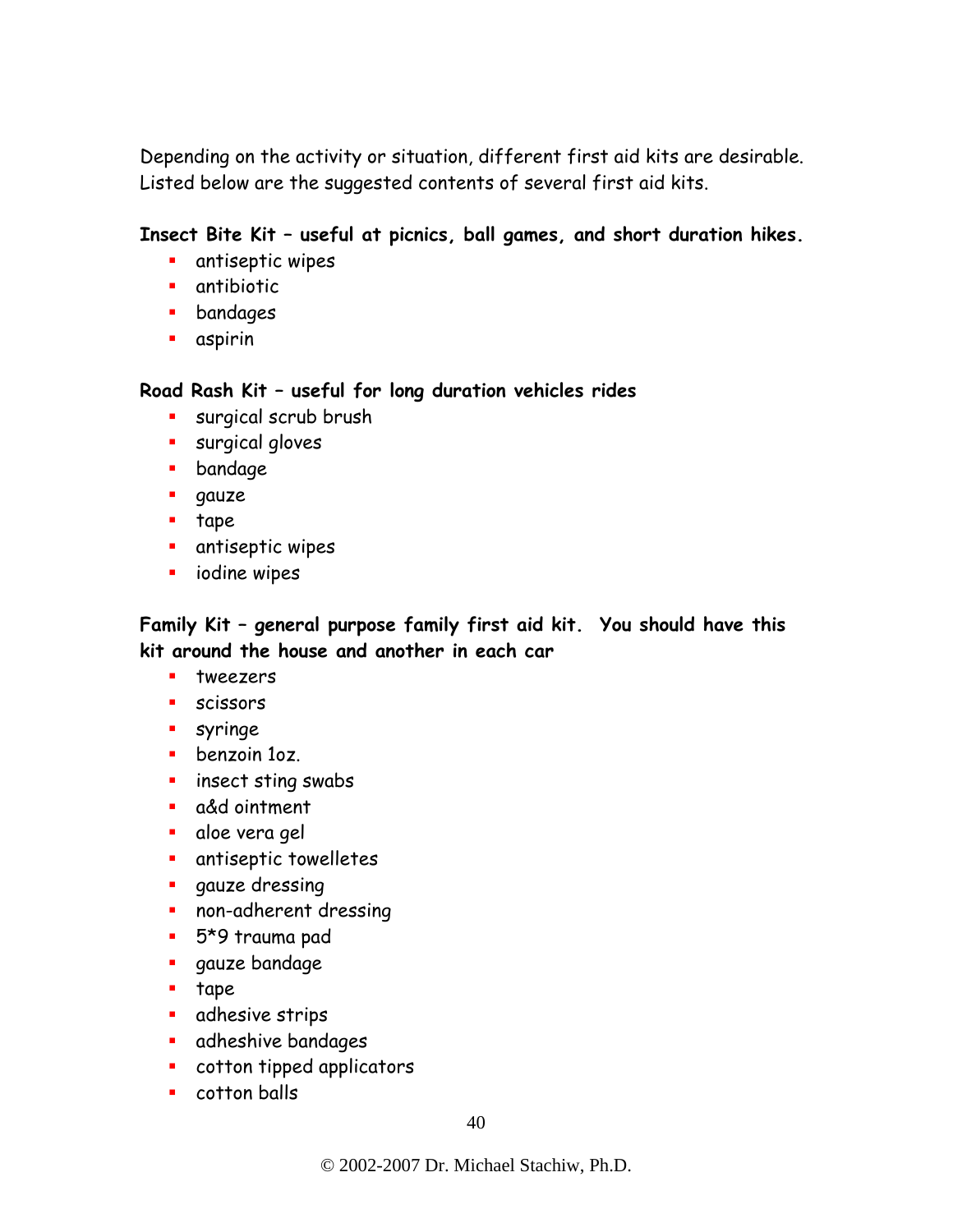- pill vials
- **safety pins**
- wash towelletes
- **•** plastic Ziploc bag
- **eye** drops
- surgical scrub brush
- **surgical gloves**
- **•** bandage
- gauze
- **tape**
- **antiseptic wipes**
- **i** iodine wipes
- copy of this first aid guide